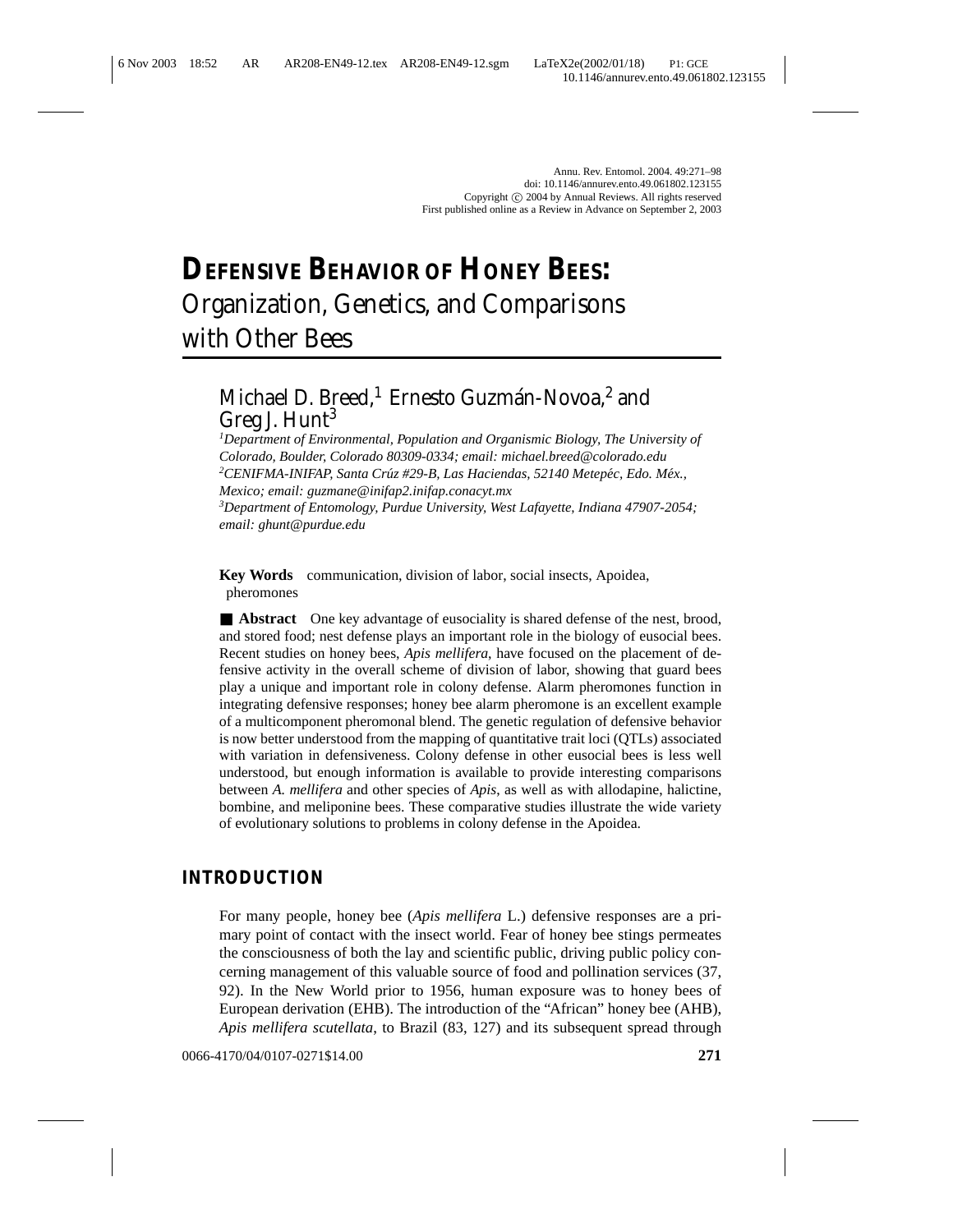tropical and subtropical New World habitats, along with the characterization of AHB as "killer bees" (47, 112, 137), have added to scientific and public awareness of honey bee defensive behavior. Indeed, more than 1000 people and tens of thousands of domestic animals have died owing to stinging incidents as AHB have spread. In Mexico alone, more than 300 people were killed between 1988 and 1993 (61).

Unfortunately, this public health problem has created a fear-driven public policy climate that is often antagonistic to both feral and managed populations of honey bees, regardless of actual hazards. Public discourse concerning honey bee management and the impacts of honey bee defensive responses to humans has too often been passionate and lacking in scientific objectivity.

We review the current scientific understanding of colony defense by honey bees. Knowledge of how defense is organized and of the genetic underpinnings of defensive behavior provides a more rational basis for public and scientific discussion. Our focus is on work published since earlier reviews appearing in books edited by Needham et al. (98) and Spivak et al. (127). Considerable scientific progress over the past decade has clarified the organization of honey bee defensive responses. We now have a better understanding of phenotypic and genotypic variability in defensiveness between colonies and among honey bee populations. Also, recent results better place defensive behavior within the overall division of labor in honey bee colonies.

We also discuss how defensive behavior of *A. mellifera* compares with that of other eusocial bees. Comparisons within *Apis* give insight into the evolution of defensive behavior within the context of the range of ecological conditions that the genus faces. Comparisons with non-*Apis* apoids give us a measure of the phylogenetic constraints on bee defensive behavior. For a full analysis and cross-species comparisons, defensive behavior for each taxon would be analyzed in terms of division of labor, variations in use of defensive weaponry, any special adaptations to cope with unique predators or parasites, and the nature of enemy identification and specification systems. Unfortunately, for most of these defensive characteristics *A. mellifera* has been the only species studied, and these studies have concentrated on ecotypes that have been transplanted from Europe to the Americas. However, we make comparisons, as the data allow, and suggest productive routes for further comparative work.

#### **ORGANIZATION OF BEE DEFENSIVE BEHAVIOR**

#### **The Defensive Bee: Behavioral Sequences**

Figure 1 shows the organization of EHB defensive behavior, but the elements are probably similar for all bees. Both guard bees, which patrol the colony entrance (7, 8, 12, 31, 128), and soldier bees (28), which participate in mass attacks on vertebrates, follow this basic sequence. Each event in the sequence represents a heightened defensive response. Once a bee has oriented the threat, it may be in antennal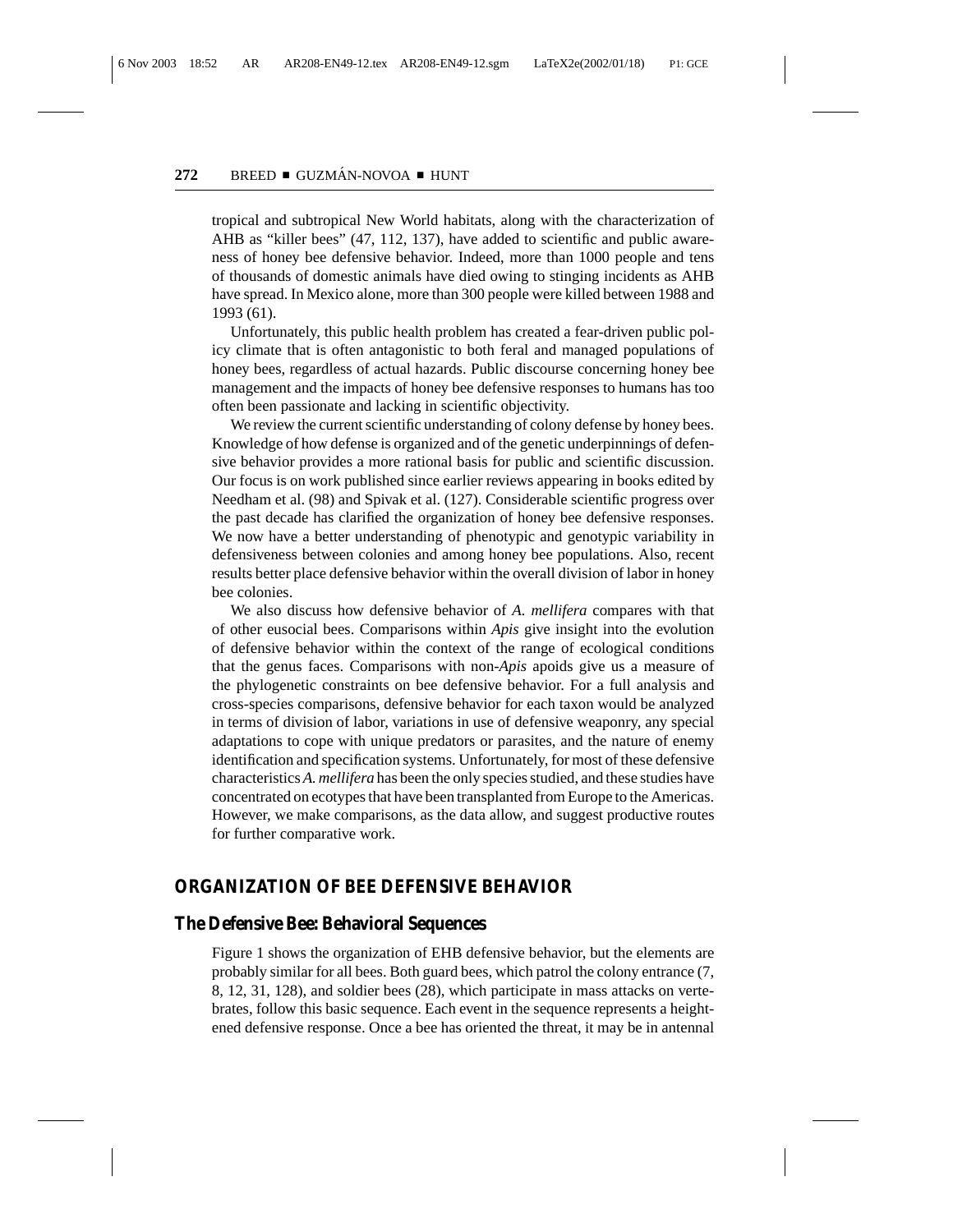

**Figure 1** The sequence of events in a honey bee defensive response.

contact with the target; contact at this point in the encounter has an intimidating effect on many intruders, but it also allows verification of the identification of the target as a threat. Antennation is particularly important in discrimination of conspecific intruders, which may be easily confused with nestmates. This detailed breakdown of the events in a defensive response allows for independent analysis of the factors regulating each behavior.

Usually more than a single bee apprehend a threat to the colony. The presence of hundreds or thousands of other bees in close proximity means that under most circumstances many bees have the opportunity to perceive an intruder; the perception stage in Figure 1 is typically a shared event. In analyses of defensive behavior, investigators often find it difficult to separate the effects of an individual bee's responses to the threat from the effects of recruitment on their responses.

Although the sequence of events in an individual bee's defensive response is probably similar for all contexts, the effectiveness of different attack components varies substantially, depending on the threat. Some bees may be more likely than others to encounter a particular defensive context, leading to the possibility of specialization in defensive roles. The same physiological and chronological factors that prime bees to engage in defensive behavior also regulate other activities in the hive. Either by coincidence of location or physiological priming, individual bees have differential probabilities of encountering and managing different threats to the colony.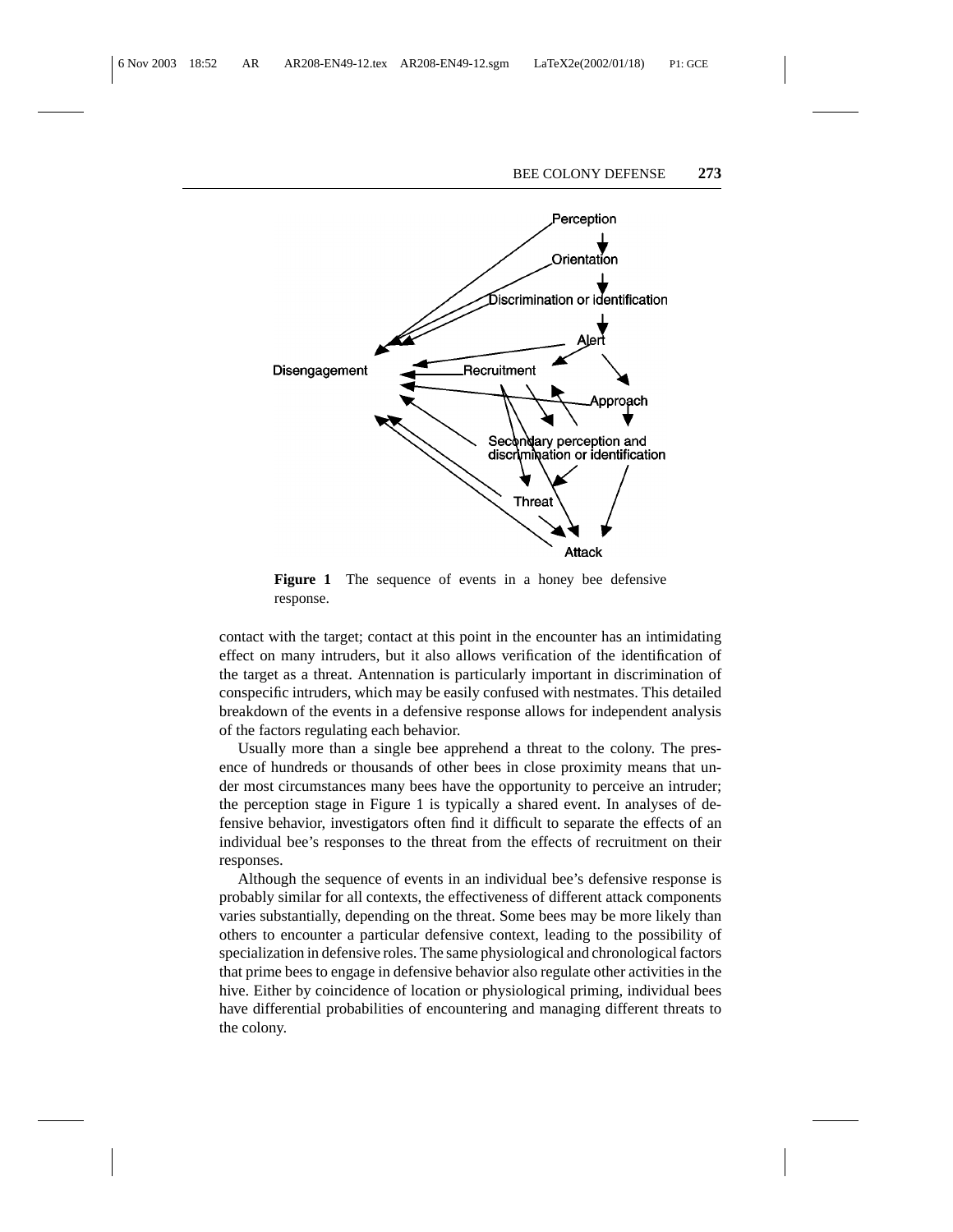#### **Defensive Culmination**

Defensive behavior often culminates with an attack; most threats to colonies elicit pursuit, biting, and stinging behavior, although *Apis* species, and ecotypes within species, vary in how active a defense they use. *Apis* species can be divided into those that nest in cavities (commonly cited examples include *mellifera*, *cerana*, and *nulanensis*) and those with exposed nests (such as *andreniformis*, *florea*, and *dorsata*). Cavity nesting provides physical protection, which is achieved in the exposed-nesting species by having a "curtain" of workers covering the comb. Sting autotomy enhances the use of sting venom in honey bee defense by allowing continued venom delivery after the bee flies away, although this comes at the cost of worker mortality (45). The sting reflex is fully developed in bees older than 5–7 days (35), but the likelihood of actually using the sting shows considerable phenotypic variation (see below).

*A. mellifera* workers fly from the colony to chase, bite, and sting vertebrates, although AHB and EHB differ dramatically in their levels of response. *Apis florea* workers also may pursue an intruder (119). According to Seeley et al. (119), *Apis cerana* workers retreat into their nest cavity when threatened, flying out to sting only after persistent disturbance. The giant honey bee, *Apis dorsata*, is well known for aggressive stinging attacks, which are effective in deterring a wide variety of would-be predators.

Worker *Apis* sometimes employ unusual defensive tactics against other arthropods. For example, *A. mellifera* (125) and *A. cerana* (119) use blasts of air to dislodge ant intruders at nest entrances. These are produced when a worker turns to face away from the ant and fans its wings rapidly, a posture normally associated with ventilating the nest. Ants are excluded from *A. florea* nests by resin, which the bees deposit on the branches around their nests (119). *A. cerana* workers surround hornets in a tight ball and use their thermoregulatory capabilities to raise the temperature inside the ball to a lethal point for the wasp (102, 121). Balling and heating are apparently also exhibited by *Apis nuluensis* (85).

Hornets may also elicit "shimmering" and "body shaking" behavior from workers of *A. mellifera* (36), *A*. *florea* (105), and *A. dorsata* (80). In "shaking," bees massed at the nest entrance or curtaining exposed comb synchronously raise their abdomens, creating a ripple effect that impedes the hornet from landing (36, 119). Shaking *A. dorsata* and *A. nuluensis* expose their Nasanov glands, which suggests a function in defensive communication for the Nasanov gland in these species (80, 85).

"Shimmering" is an audible high-pitched hissing noise (perhaps piping) that is released by direct mechanical contact with the threat. Whereas alarm pheromone is the primary mode of communication and recruitment among defensive workers in *Apis*, shimmering stimulates other workers to "hiss." Shimmering serves as an alarm signal in *A. florea*; the hissing noise alerts workers to the presence of a threat and may deter small predators (120). *A. dorsata* workers also hiss when the nest is threatened (119), and in *A*. *nuluensis* tactile contact stimulates shimmering and visual cues cause shaking (85).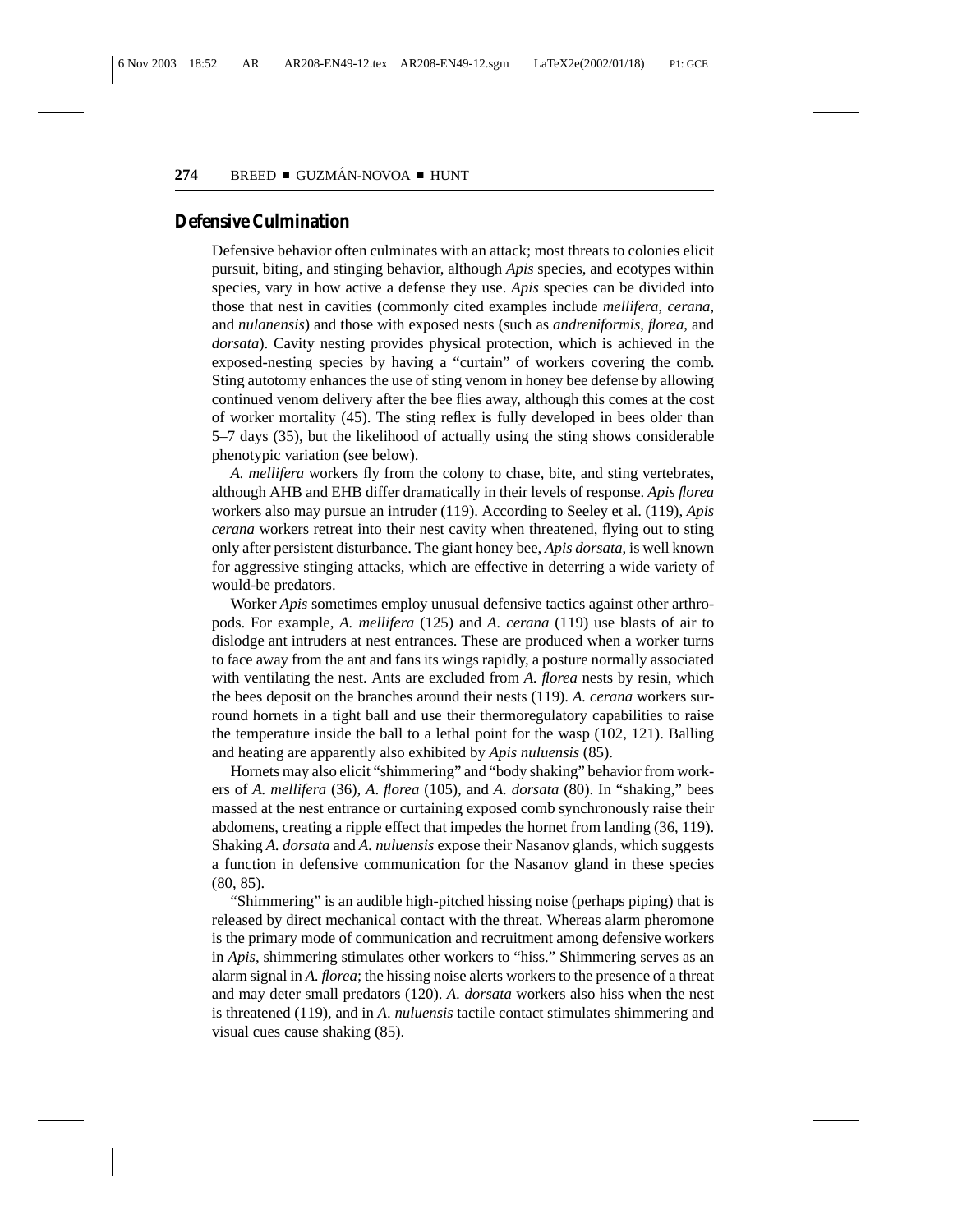Worker *A. mellifera* imprison small hive beetles, *Aethina tumida*, by using propolis (plant resins) (51, 99). The beetles, which are easily detected by worker bees, are attacked and sometimes decapitated. In response to attack, beetles may withdraw their head and antennae, preventing physical damage, or seek to hide in crevices. If bees discover a hidden beetle, they encapsulate it in propolis; guard bees prevent its escape during the encapsulation process. Ironically, the imprisoned beetles induce their captors to feed them by behaviorally mimicking begging behavior of worker bees (51). Similarly, *A. cerana* may trap mites, *Varroa jacobsoni*, in cells using wax plugs. Generally, arthropods that are too small or durable to be stung, such as mites, may be targeted with grooming and/or biting behaviors or removal from cells, (9, 17, 21, 43, 89, 126). Wax moths *Galleria mellonella* and *Achroia grisella* are also victims of biting and dragging by bees within colonies (50). These behavioral responses, which occur inside the nest, involve the same principles of enemy identification that apply to intruders at colony entrances and may be behaviorally related to threats from outside the nest.

The highly eusocial meliponine bees lack a functional sting. This evolutionary fact greatly differentiates their defensive behavior from that of the *Apis* species. Meliponine species vary substantially in the aggressiveness with which they defend their nest (113), with many species relying on cryptic or high arboreal nest entrances as mechanisms for evading predators. Some meliponine species, such as *Trigona corvina*, have aggressive nest defense, using a combination of biting and mobbing by hundreds of workers to intimidate would-be predators. One species, *Oxytrigona mellicolor*, even exudes caustic chemicals from cephalic glands (114).

## **Comparisons of EHB with AHB**

Few studies compare the defensive behavior of EHB with that of AHB, and the organization of defensive behavior in AHB is poorly understood. Defensive responses are more rapid in AHB than in EHB and involve a higher proportion of a colony's population. Schneider & McNally (116) studied AHB defensive responses in Africa [see (115a) for details of this study]. The available data suggest that AHB display a sequence of defensive events and organization of defensive behavior similar to that of EHB but have lower thresholds of response and have the capability to react to defensive stimuli far more intensively, faster, and in larger numbers. They may also be more efficient at recruiting nestmates. Hunt et al. (76) found that, when presented with alarm pheromone, AHB responded in greater proportions. Additionally, AHB colonies sting 4 to 10 times more frequently than EHB in a variety of stinging assays when colonies of each type receive the same stimulus (56, 57, 59, 60, 63). AHB colonies also pursue intruders with 10- to 30-fold more bees than EHB colonies (58, 106, 129).

Although many generations separate AHB and EHB lineages, genetically they are conspecific and it seems logical that the organization of their behavioral systems be similar. The extreme responsiveness of AHB to defensive stimuli may be a result of natural selection, which favored defensive bees in southern Africa, in response to the higher predation risks in that geographic area compared to those faced by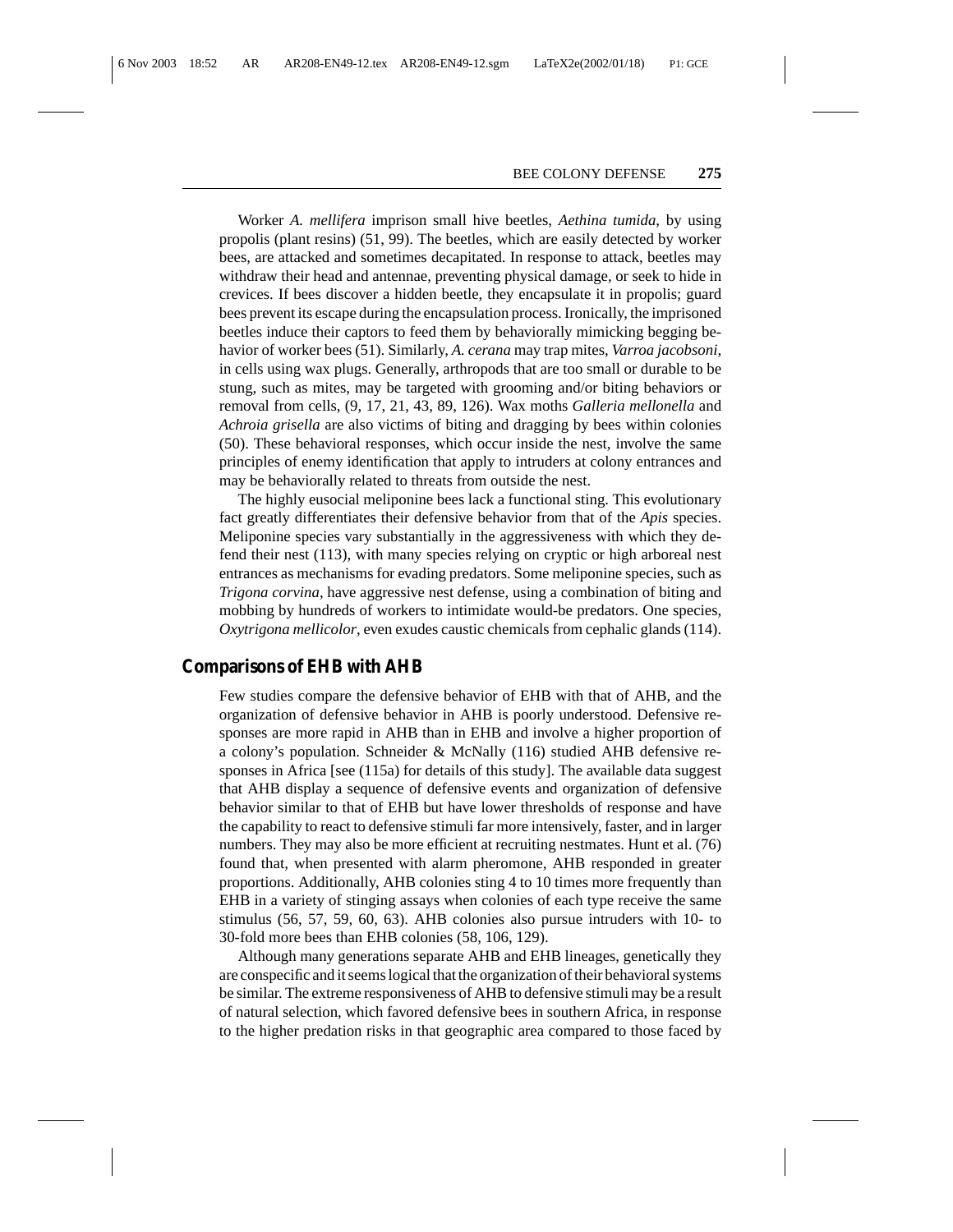EHB. This assertion is speculative based on the current information available and remains to be confirmed in further studies (46).

## **Priming for Attack**

Overlaid on the analysis in Figure 1 is the internal priming (physiological state) of the individual bee, which determines the likelihood that the bee will progress to the next level of response (71, 103, 111) rather than disengage. Juvenile hormone (JH) may play a role in priming workers for defense (103). The role of JH could be induction of neural responsiveness to threat-related stimuli or stimulation/disinhibition of responses by increasing neurotransmitter titers (perhaps octopamine) (65, 117). Alternatively, the effect of JH may be more causally removed. JH could have a role in pacing temporal polyethism resulting in a JH/defensiveness correlation. Some worker bees, particularly in EHB colonies, are not primed for defense and never express a defensive response, even if the nest is violently disassembled by a predator such as a bear or a human.

In colonies of the halictid *Lasioglossum zephyrum*, guard bees have the second largest ovaries; Bell (15) manipulated worker status in *L. zephyrum*, including guarding, by applying JH analogs to bees. *Bombus* workers are more similar to *Lasioglossum* than to *Apis* in that they do not undergo strong temporal changes in labor activity (101). As it does in both *Lasioglossum* and *Apis*, JH appears to play a role in caste regulation in *Bombus* (18), but studies of *Bombu*s division of labor have not dealt with defensive bees per se. Meliponine workers seem to exhibit considerable flexibility in task allocation (3, 55, 86, 87) and may not have specialized defensive workers, although Breed  $\&$  Page (27) observed individual *Melipona* workers persistently guarding nest entrances.

In *A. mellifera*, priming is also affected by meteorological factors; Southwick & Moritz (123) found that 92.4% of the nongenetic variation in defensiveness in EHB could be explained by variables such as air temperature. Woyke (140) found that season and time of day affect defensive responses in AHB.

#### **Defensive Context**

Defensive organization is also a function of context: the location and the identity of the threat. Context ranges from threats of small arthropods within the nest to attacks on the entire nest structure by large predators such as humans or bears. The extent of the defensive perimeter around the colony is also a contextual issue. EHB have a much smaller defensive perimeter than AHB, initiating attacks only within a few meters of the nest and pursuing intruders to approximately 50 m from the colony under most circumstances. AHB may initiate attacks on intruders one hundred or more meters from the nest and may pursue intruders for several kilometers (127). In some stingless bee species the defensive perimeter extends to floral resources; colonies maintain territories so that workers from a colony prevent non-nestmate conspecifics from sharing food resources (26).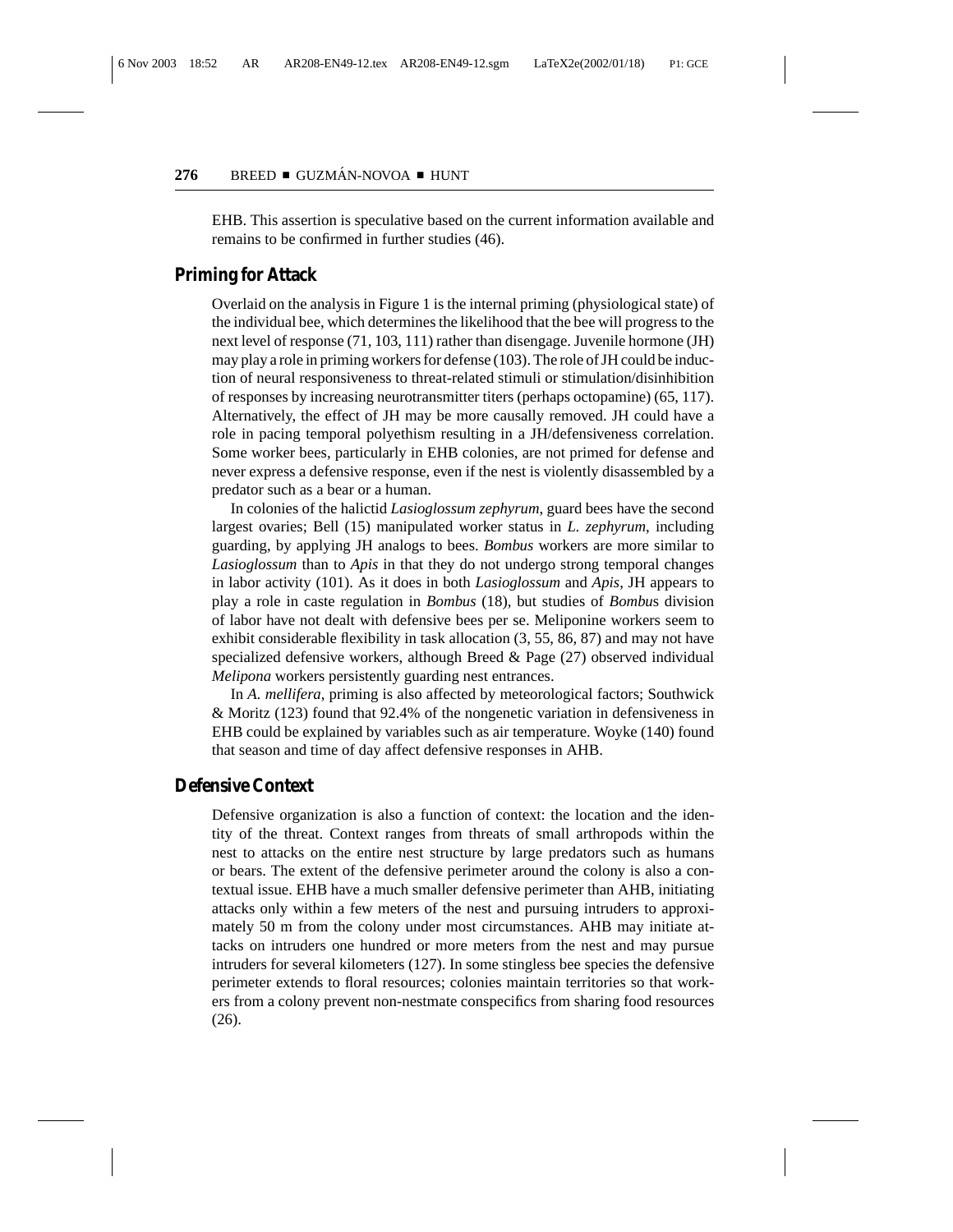## **ALARM PHEROMONE**

Alarm pheromones aid bees in mounting an effective defensive response. The bestknown apoid alarm pheromones are those of *A. mellifera*: This pheromonal mixture is released by bees that extrude their stings and from stings left by bees in a target. The sting in the target increases the likelihood that it will be stung again, as long as the target is moving (95). Specific behavioral effects of the sting apparatus include attraction (but see below), higher activity, and release of stinging behavior. The Koschewnikow gland and glandular areas of the sting sheath produce most honey bee alarm pheromone components (39, 54), which are then quickly volatilized on the hairs of the setaceous membrane (91). Meliponine bees also produce alarm pheromones, generally from the mandibular glands (113). Nerol is known to have alarm pheromone activity in *Trigona fulviventris* (79); this finding is of interest because of the suggestion that some *Apis* species expose their Nasanov glands when alarmed [(85); see above]. Johnson et al. (78) found that 2-nonanol and 2-heptanol are the primary alarm pheromone components of *Trigona silvestriana*.

For EHB, isopentyl acetate (isoamyl acetate, or IPA) is the principal active component of the alarm pheromone blend. This compound is responsible for the majority of sting-releasing activity. However, a large array of other volatile hydrocarbons appears in extracts of the sting apparatus (20). At least eight of these compounds cause agitation in caged bees and many cause recruitment from colony entrances, flight activity, or increased attraction to moving objects (134). Pickett et al. (104) identified a less volatile component, *cis*-11-eicosenol, as another effective alarm pheromone component for releasing stinging behavior and determined that this is the most abundant compound in stings. The amount of IPA released increases as a worker bee ages, reaching its highest level at about the time when the worker is old enough to perform guarding or foraging tasks (2). Other components also increase with age, but at different rates. For example, n-butyl acetate and 2-nonanol were not produced in significant amounts until after workers foraged. Similar results were reported for AHB (2, 136). More recently, Hunt et al. (76) found an unsaturated derivative of IPA (3-methyl-2-butenyl acetate, MBA) in stings from AHB guards in four of five AHB colonies sampled. This compound was present at up to one third the quantity of IPA in the same bees and was at least as effective as IPA for recruiting bees to emerge from colony entrances. When mixed with IPA, MBA had a synergistic effect on recruitment (76). As MBA was not previously reported, it may be specific to certain populations of AHB.

The role of 2-heptanone from worker mandibular glands in colony defense is less clear. This compound shows a much lower ability to attract bees from colony entrances and sting than does IPA (90, 132). When applied to flowers, 2-heptanone repels foragers, which suggests it might be partly responsible for the repellency of recently visited flowers, although this compound seems too volatile to adequately explain this phenomenon (132). There are doubts about the role of 2-heptanone in colony defense, but it is present on the mandibles and could serve to mark individuals that were bit by guards.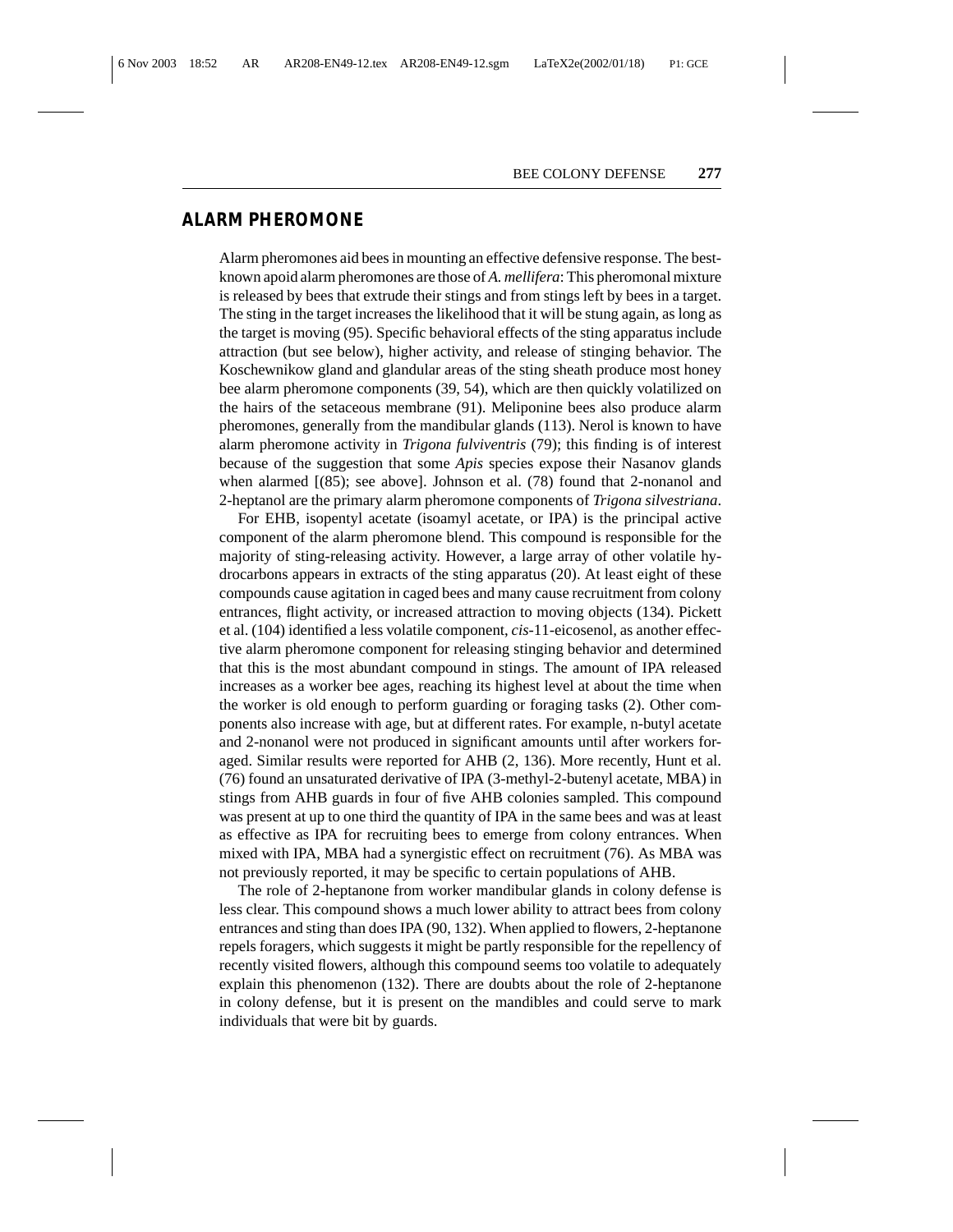Strains of honey bees that sting more in defensive assays generally respond more quickly, and in larger numbers, to alarm pheromone, but perhaps different levels of IPA or other alarm pheromone components could account for this higher defensive behavior (44, 84). Collins et al. (42) found that AHB have higher levels for 9 of 12 alarm pheromone components compared to EHB. After controlling for age and geographic location, however, EHB actually had higher levels for two of those nine components and had twice as much IPA. In contrast, the strongest evidence that pheromone levels do not increase defensive behavior comes from mapping quantitative trait loci (QTLs, see below for a further discussion of QTLs and defensive behavior) for genes that influence pheromone levels. Seven potential QTLs were mapped in the bee genome indicating the location of genes that influenced the production of four alarm pheromone components in colonies that were derived from an AHB/EHB F1 queen. In general, these QTLs did not correspond to those that influenced colony stinging response in the same group of colonies [(72); see Genetics, below]. More defensive bees may simply be more sensitive to alarm pheromones; increased sensitivity to pheromones might be mediated by neuromodulators such as kynurenine, a serotonin precursor, or octopamine (65).

Núñez et al. (100) electrically stimulated individual restrained foragers to study the effects of IPA by measuring the stimulus threshold at which the sting was extruded. Surprisingly, in the absence of alarm pheromone, higher-response thresholds were found for AHB than for EHB. Care must be taken when interpreting results of assays using bees removed from the colony setting, and it is worth noting that results with a constant-current stimulator and unrestrained individual bees showed a lower-response threshold for AHB than for EHB for stinging a substrate (E. Guzm´an-Novoa, D. Prieto-Merlos, J.L. Uribe-Rubio & G.J. Hunt, unpublished data). In the study by Núñez et al.  $(100)$ , prior conditioning with IPA seemed to induce an endogenous opioid system in bees. Foragers exposed to the odor of mineral oil for 30 min, or to 25, 50, or 100  $\mu$ l of IPA diluted 1:9 in mineral oil, were clamped to electrodes and subjected to varying electrical stimuli while the investigators rated sting extension. IPA reduced sting extension; this effect was reversible by application of a specific antagonist of opioids. A subsequent study indicated that a prior exposure to a lower level  $(3 \mu I)$  of the IPA/mineral oil mixture actually increased sting extension but a high level (125  $\mu$ l) decreased the response (10). In contrast, 2-heptanone increased sting extension only when present at the high level. Mixing the two components resulted in unexpected nonadditive synergistic effects, which suggests that 2-heptanone was not simply less effective but that the two compounds have different functionalities.

It is still a mystery why honey bees have such a complex blend of compounds in the sting apparatus. In total, about 30 compounds in the sting apparatus are relatively volatile, oxygenated hydrocarbons that could potentially influence behavior (19). Some components may have different roles in different contexts or may act synergistically. Some pheromone components may have both short-term and longterm effects on behavior. AHB workers guard for longer periods when cofostered in colonies that contain a high proportion of bees with an AHB genotype (74).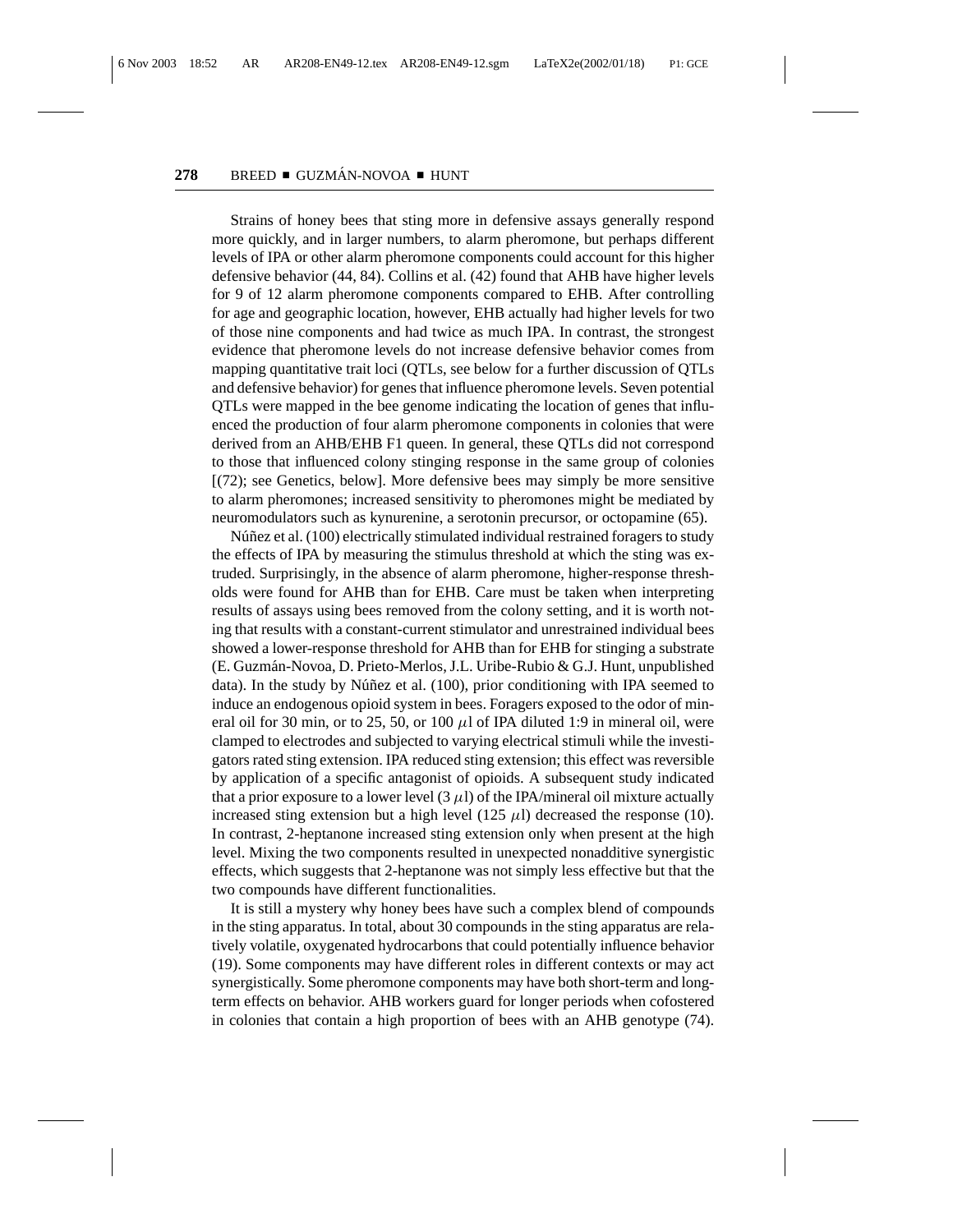Thus, one function of alarm pheromone might be to reinforce individual guarding behavior.

Wager & Breed (134), working with single alarm pheromone components and intact stings, suggest that defending bees localize large intruders mainly by visual cues. Their data support the hypothesis that alarm pheromones release searching activities at the hive entrance but are unimportant in target localization. When the bees localize an intruder, its motion and color play key roles in promoting defensive responses. This finding contradicts the often-repeated, but never previously tested, conclusion that worker bees receive orientation information from alarm pheromone (95).

# **BIOASSAYS OF INDIVIDUAL AND COLONY DEFENSIVENESS**

Given the many behavioral expressions of defensiveness and the many contexts in which bees exhibit defensive behavior, no single bioassay adequately characterizes the defensive phenotypes of bees. The commonly used bioassays naturally divide into those that assess individual phenotype and those that yield a colony-level phenotype. Most of these assays have been developed for use with *Apis* but are probably useful, with modification, with any social insect.

# **Individual Phenotype Bioassays**

Individual bioassays often assess nestmate recognition using a measure of the defensive response of a single bee to a non-nestmate intruder. Breed (23) reviews the techniques used in nestmate recognition bioassays. These assays follow the general model developed by Bell et al. (16) for use with *Lasioglossum* and have been applied in other halictids (94) and in meliponines (27). In *A. mellifera*, Breed et al. (25) and others (48, 49) used these bioassays to assess the efficacy of putative nestmate recognition pheromones. Less commonly, other aspects of an individual bee's responses are documented. These include time or concentration latencies of response to alarm pheromone and measures of sting use after provocation, such as an electrical shock (10, 100, 124), and metabolic expenditure after exposure to alarm pheromone or perception of a threat. Telzur & Lensky (131) used a pressure-sensitive device to measure abdominal movements, reflecting attempts to sting, after presenting a stimulus to the bee.

# **Group or Colony Phenotype Bioassays**

Assessments of colony-level defensive phenotypes employ either a quantified physical stimulus, such as a weight that strikes the nest, or a quantified chemical stimulus, usually alarm pheromone, which is placed at the nest entrance (see Reference 127 for reviews of these assays). The result is a count of the number of bees responding at the colony entrance or stinging a leather target suspended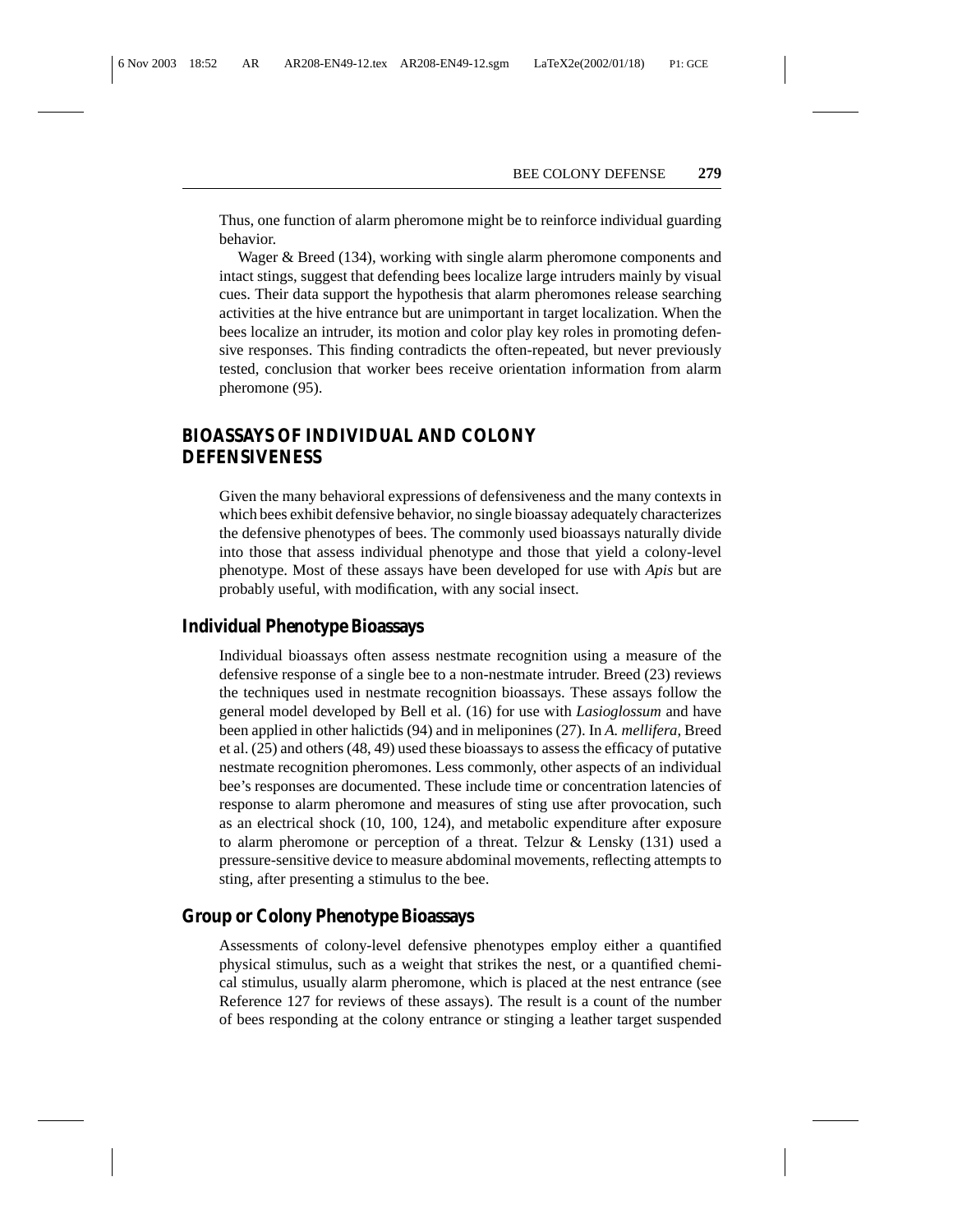in front of the nest. Guzmán-Novoa et al. (63) replicated bioassay trials using this technique and an automated electronic technique developed by Spangler & Sprenkle (124); both assay types yielded highly variable results, with the stinging assay being somewhat more reliable than the automated assay. Guzmán-Novoa et al. (63) conclude that although current bioassays are reliable enough to discriminate gentle from highly aggressive colonies, better bioassays must be developed to assess intermediate defensive phenotypes. In a comparison of four assay methods, Guzmán-Novoa et al. (64) found that the most reliable assay was the "ratings" method, in which two investigators disturb colonies by opening, using a minimal amount of smoke, and removing frames for inspection. The tendencies of workers to run on the comb, to fly off the comb, to fly against the investigators' veils, and to sting the investigator's hands are threatened. Counts of stings in targets, responsiveness to alarm pheromone, and stinging behavior by bees confined in an observation arena ("box") were less repeatable when applied more than once to a set of colonies. Some studies have compared metabolic expenditure of a group of bees prior to perception of a threat of non-nestmate bee odor or of alarm pheromone with metabolic expenditure after perception; this removes bees from the field context but gives a precise quantitative measure (4, 5, 97). Group measures may be subject to nonlinear effects owing to interactions among workers (95).

## **ENEMY IDENTIFICATION**

Enemy identification serves an important role in the self-defense of all organisms. Generally, self-defense must first involve discriminating self from nonself; cellular recognition systems and MHC-mediated immune systems are examples of mechanisms of enemy identification that function against internal parasites (103a). In social animals, such as the honey bee, discrimination of self from nonself extends to a group identity; workers must discriminate group members from nonmembers. An animal may identify external enemies using genetically encoded information, such as species-specific odors or visual patterns, or learned information from previous encounters with parasites or predators. Enemy identification is the filter that sorts genuine threats from irrelevant or incidental contact with other species.

Genetic information about enemies may be quite specific. Sweat bees (*L. zephyrum*) respond with vigorous defensive behavior to the odor of a mutillid parasite, *Pseudomethoca frigida*, without prior exposure to the odor and without the opportunity to learn to associate the odor with subsequent parasitism (12). In *Tetragonisca angustula* colonies (small, widespread Neotropical bees), guards hover near the colony entrance and direct their defensive activity to potential robbers, in particular foragers of *Lestromellita limao*, an obligate robbing species that has a distinctive lemony odor owing to its production of citral. While Wittmann et al. (138, 139) argued that *T. angustula* guards use this odor as a cue for attack. Bowden et al. (22) found that visual cues (size and color) were the primary stimulants of attack by guards. One or more guards attach to the wings, legs, and antennae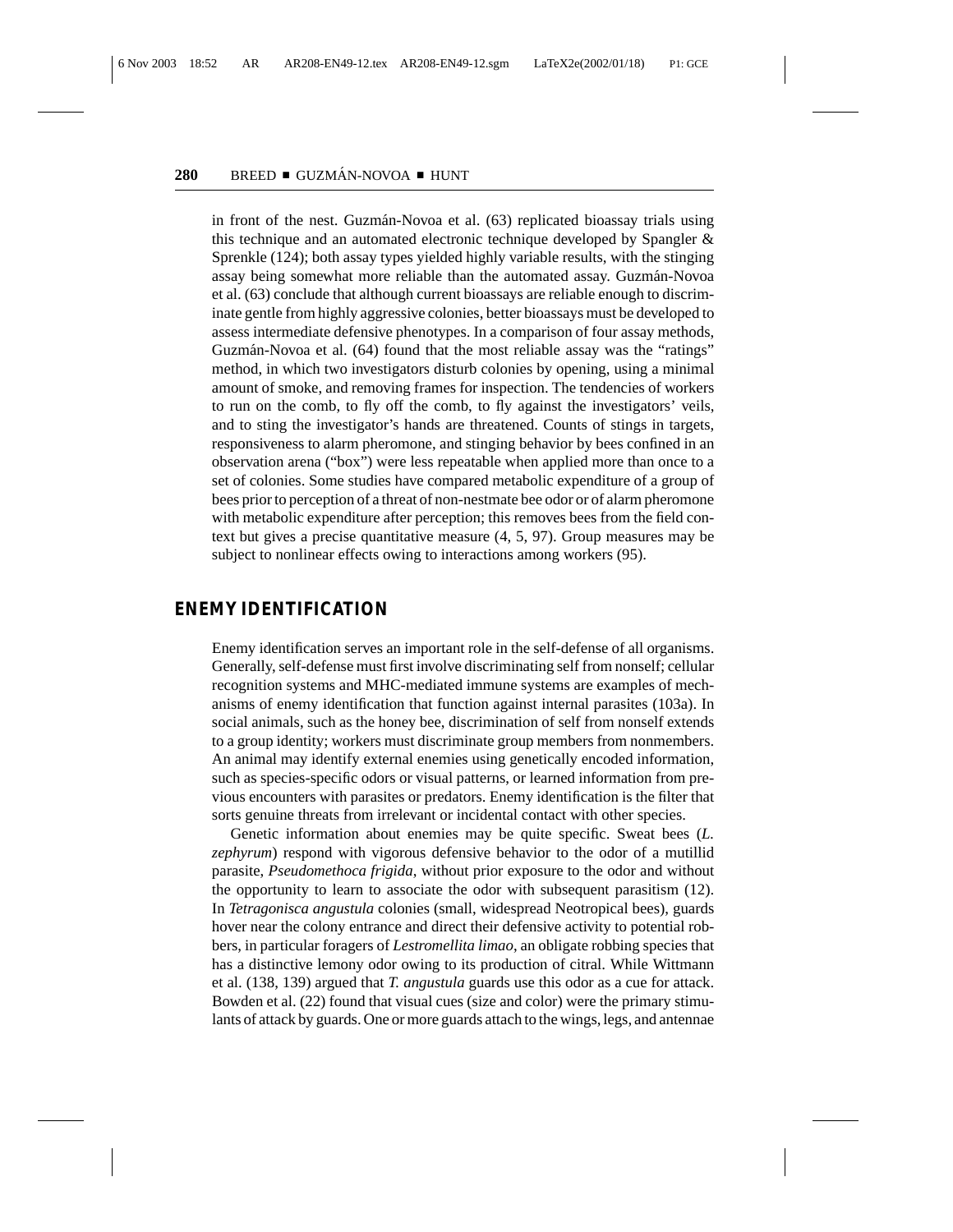of incoming dark-colored flying insects, causing them to fall to the ground. Guards normally do not release their hold, and neither the attacker nor the guards often survive. This prevents recruitment of robbers to the nest. Whether the primary cues are visual or olfactory, the behavior of *T. angustula* guards, hovering outside the nest entrance, is a unique defensive adaptation. Kelber  $\&$  Zeil (82) used this system as a model for studying how guards maintain their spatial positioning.

Genetic information may also encode general parameters that set a framework for learning. Learned enemy identification is used in nestmate recognition. Although the inclination to identify nestmates is genetically encoded, the specific identifiers are learned. The ability to discriminate nestmates from non-nestmates is nearly universal in both primitively and highly eusocial bees. This fact suggests that the need for defense against conspecifics or closely related species is a common selective pressure that shapes colony defense in many bee species. This is true, as well, in the eusocial insects in general (24); nestmate recognition is one of the characteristic attributes of eusocial colonies.

Self versus nonself discrimination among honey bee colonies is well understood (25, 32). Workers in each colony learn a colony-specific mixture of chemical compounds that is carried on the external surfaces of all workers. In *A. mellifera* these identification compounds are probably a mixture of fatty acids and alkenes; the mixture is homogenized among bees in the colony by contact with the comb (which is a source of compounds for the surfaces of the bees) and by contact with each other (25). Guards then use colony-specific labels to make discriminations between nestmates and non-nestmates, excluding them from the nest by biting and stinging intruders. However, other task groups, such as nurses and foragers, also may make such discriminations (31). Guards respond defensively to other arthropod species, such as spiders, ants, and wasps, at colony entrances; little is known whether these discriminations are made on the basis of visual or olfactory cues. Nestmate recognition functions in a manner similar to that in *L. zephyrum* (16) and in at least some meliponine species (27). The simplest discriminatory model would be for guards to attack all intruders that do not present the olfactory profile of the colony (24).

In honey bees, exclusion of non-nestmate conspecifics after olfactory discrimination is usually a defense against robbing of food stores from the nest. The strength of the defensive response varies with the magnitude of the threat; colonies have more guards and are more likely to engage in defensive responses when robbing among colonies is high. Workers of *A. mellifera capensis* parasitize colonies of *A. mellifera scutellata*; guards exclude these non-nestmate conspecifics, but not efficiently enough to prevent parasitism (14).

Drones illustrate an interesting exception to the general rule of exclusion of non-nestmate arthropods, as they are, apparently, generically acceptable in honey bee colonies (although they may be excluded from colonies late in the summer season in the temperate zone). This interchangeability of drones could be incidental or could be the result of selection for a mild form of parasitism in which drones obtain nutrition from unrelated workers and perhaps a mating advantage (108).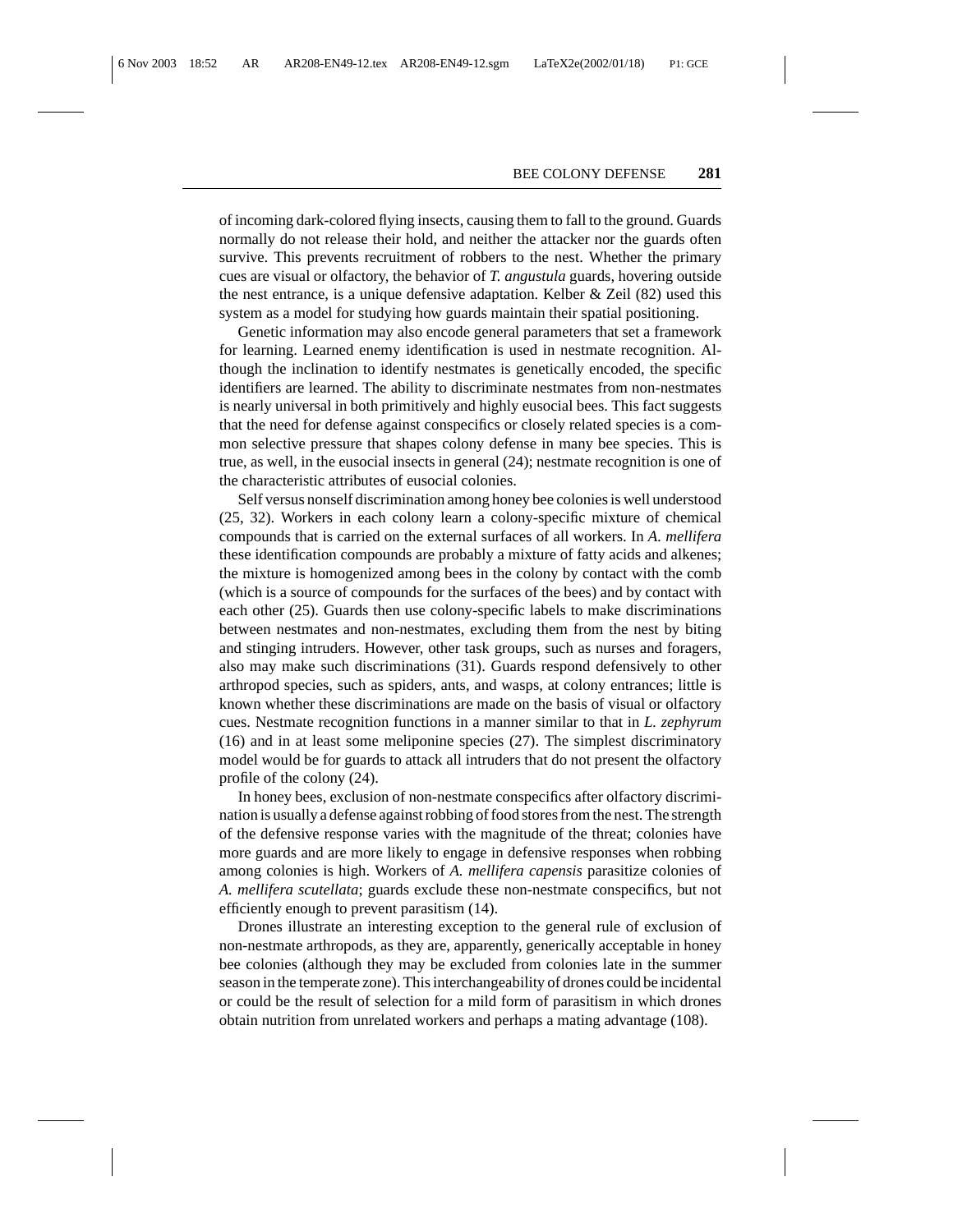In many eusocial insects, unaffiliated queens pose risks as potential social parasites; for example, inquilinism is well known in ants (70). Sometimes chemical cues, which allow olfactory identification of nestmates, are circumvented by inquilines by chemical mimicry (77), whereas in other cases the parasite remains chemically distinct from the host (122). Potentially parasitic queens usually attempt to enter a colony, even though attacked by resident workers. In some cases selection favors tolerance of the parasite rather than fights to the death.

Among bees the most commonly cited example of social parasitism is *Psithyrus* queens parasitizing bumble bee, *Bombus*, colonies (52). *Psithyrus* queens sometimes are attacked by resident *Bombus* workers, but at other times they coexist peacefully in the same nest with *Bombus*. Even in the *Bombus-Psithyrus* relationship, in which the invasion of a *Bombus* nest by a parasitic *Psithyrus* queen can be disastrous for the *Bombus* queen, there is no evidence for specialized enemy identification; indeed, the *Psithyrus* queen may mimic *Bombus* social signals so well that in some cases she is met with no hostility (88). A lack of aggressive defense may allow both species to produce males and gynes in the same nest; this result may be better, for the bumble bee, than risking death in defense of the nest. Cartar & Dill (38) reported that workers of *Bombus occidentalis* and *B. melanopygus* from energy-rich colonies were likely to attack *Psithyrus insularis* intruders, whereas workers in energy-poor colonies merely threatened but did not attack intruders.

Another social parasite, *Sphecodes*, a genus of halictid bees that invades social and solitary halictid host colonies, does not chemically mimic its hosts; the hosts are simply killed by the parasite (122). *Paralictus*, another halictid parasitic genus, is excluded from colonies of *Lasioglossum imitatum* on the basis of olfactory information. Sometimes the parasite is able to circumvent the guard bee's defense and enter the colony, and once inside the colony it is less likely to be a target for defensive behavior (135).

Social parasitism could occur in honey bees; colonies produce queens in excess of the number required to replace queens lost in swarms or from old age. These excess queens might be parasitic threats to other colonies, but the efficacy of queen recognition in honey bees may have prevented the evolution of this mode of parasitism, as such parasitism is unknown in honey bees. Worker *A. mellifera* recognize their colony's queen by her olfactory signature, and EHB queens are interchangeable among colonies only if they are genetically similar (31).

AHB bee swarms sometimes overpower EHB guard bees, resulting in a takeover of the nest by a new swarm; this could be viewed as a form of social parasitism in which the conquering colony replaces the resident queen with their own queen. In this case the olfactory discriminatory mechanisms function, but the defensive capability of the targeted colony is inadequate to prevent the attack.

Honey bee guards do not respond defensively to dead or immobilized workers from other colonies, suggesting that visual (movement) or tactile cues are also important in enemy identification of non-nestmate bees. This lack of response to nonmoving intruders extends to dead arthropods of other species. In contrast,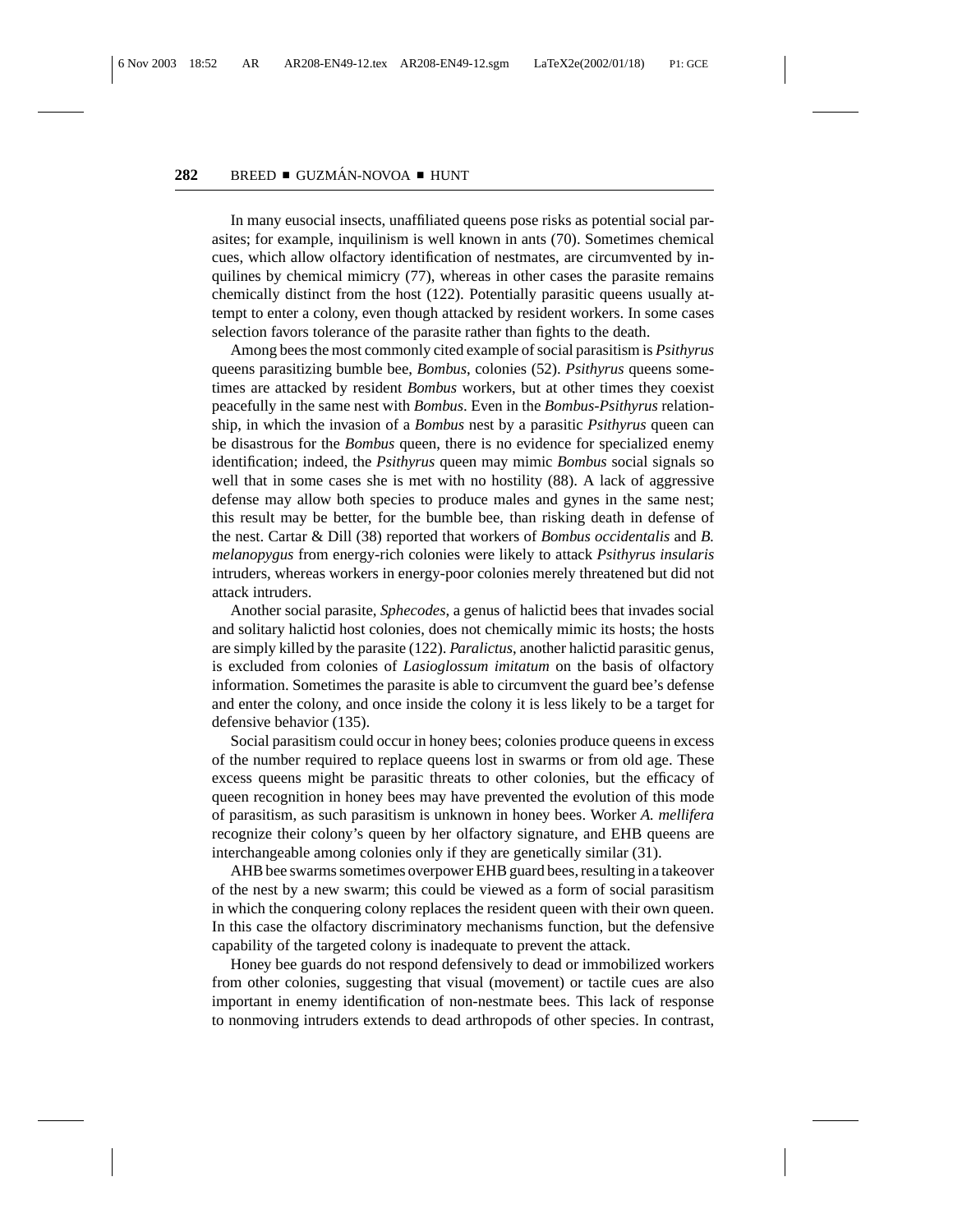*L. imitatum* workers respond to the odors of dead or immobilized workers or parasites. Like EHB, AHB respond to movement, dark colors, vibration, and alarm pheromone. When a visual stimulus (moving black leather object) is presented in front of colony entrances or when hives are disturbed by the impact of a projectile, AHB respond by stinging 10 to 20 more frequently than EHB (56, 57, 59, 61, 62).

Mammalian and avian predators, such as skunks, bears, armadillos, badgers, raccoons, honey buzzards, and bee eaters, seem to be identified by vibration, motion, and color. Breath from a vertebrate also elicits a response, although no tests have yet been performed to determine if this effect is due only to a mechanical (wind) effect or if bees respond to carbon dioxide or other chemicals in the breath (46). Wager & Breed (134) found that a moving target without alarm pheromone attracted more bees than a stationary source of alarm pheromone; beekeepers find that slow and deliberate movements, when manipulating a hive, are less likely to elicit defensive responses. AHB respond more to motion and color than to alarm pheromone. Bees follow a moving mammalian threat for considerable distances after a colony is disturbed. Dark coloration in combination with motion or vibration is attractive to defensive worker bees; AHB workers may be attracted by this combination of stimuli to animals or humans over 100 meters from their colony. EHB workers enforce a much smaller defensive perimeter (127).

*A. dorsata* workers seem to identify their major predators, such as the bluebearded bee eater, *Nyctornis athertoni*, by motion and color (81). Hundreds or even thousands of "guards" leave the nest and pursue the threat. *A. dorsata* colonies live in aggregations, and in some cases other colonies join the attack, presumably in response to stimuli from the first colony (81). Pursuit of a threat by *A. dorsata* may extend for more than one kilometer.

Anecdotal accounts suggest that honey bees learn to identify the source of repeated threats, such as a beekeeper who disturbs a colony on a daily basis. Some casual reports suggest that a beekeeper who repeatedly visits a colony elicits a response different from that of another person visiting the same colony. Beekeepers attribute this to the odor, color, and shape of their clothing. If this observation were supported by experimental evidence, this would be another example of learned enemy identification.

#### **DIVISION OF LABOR**

Division of labor is the hallmark of eusociality and is responsible for the ecological success of eusocial insects. Defensive behavior is part of the overall division of labor in bee colonies. Nest defense is an important problem for solitary bees and the possibility of improved defense may be a key factor in selection for group-living in bees.

Most of what is known about division of labor in *Apis* colony defense derives from studies of EHB; even less is known about the organization of defensive responses in AHB colonies. Division of labor in honey bee and stingless bee colonies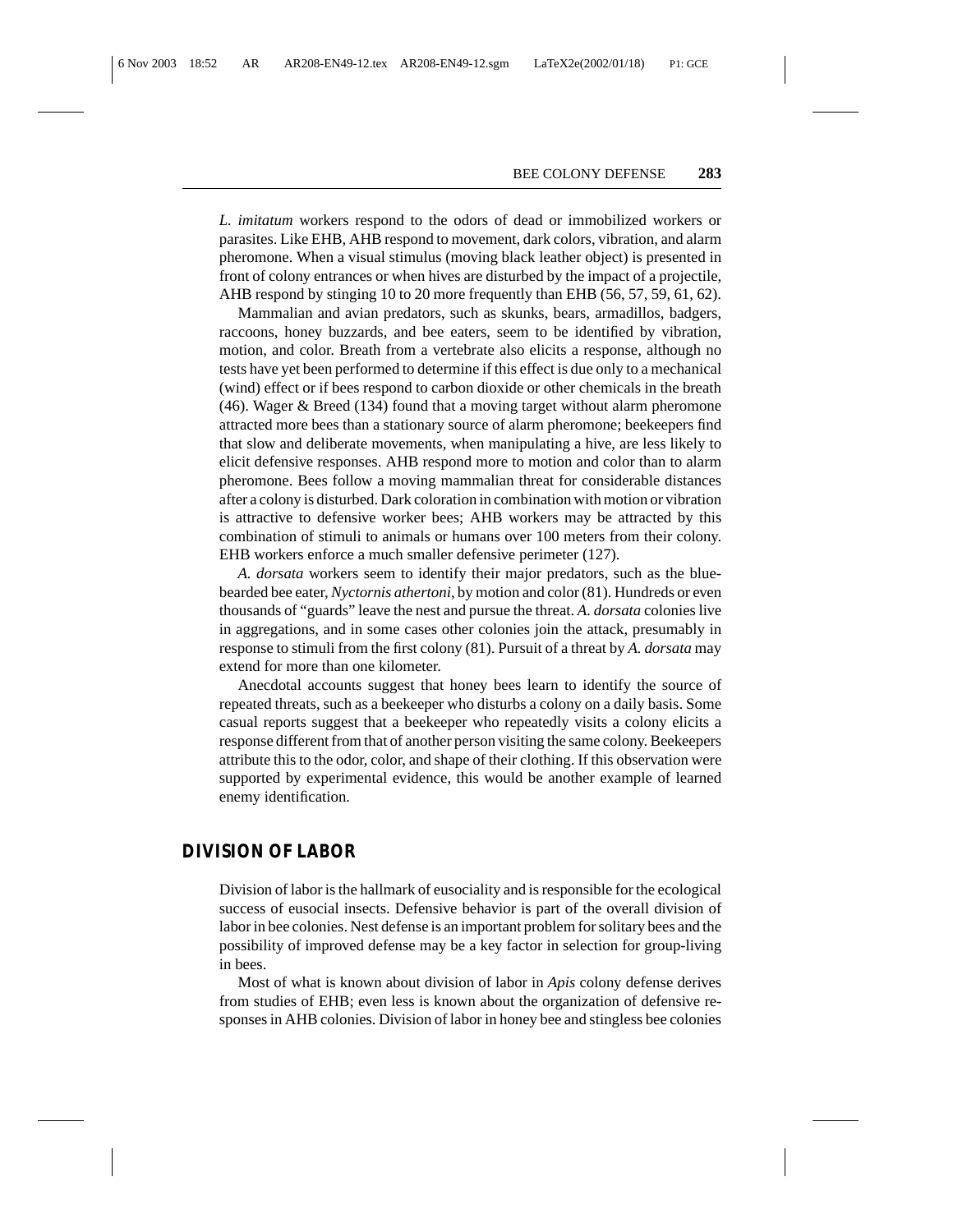(133) is age related, so the two primary foci of these studies have been identification of defensive activities and placement of those activities in the context of worker age. There are at least three distinct tasks associated with the defensive behavior of honey bees: guarding, pursuing, and stinging. Breed et al. (28) proposed that guards, stingers, and foragers are distinct genotypic groups of workers within a colony and therefore called the bees that respond to massive disturbances "soldiers." Breed et al. (28) thought that guards evolved primarily to deter robbing from conspecifics and probably other invertebrates, whereas soldiers evolved as a response to vertebrate predation. Numerous studies have demonstrated that guarding is a specialized task of the defensive behavior of bee colonies and is performed by few, genetically predisposed individuals (29, 31, 74, 109). However, it is not yet clear whether individuals that pursue and sting (soldiers) are a different group of specialized individuals within the colony.

## **Guarding**

Abrams & Eickwort (1) found an advantage for defense from communality in the halictid *Agapostemon virescens*. Communal nests of the megachilid *Microthurge corumbae* are less subject to parasitism and predation owing to enhanced colony defense (53). For incipiently eusocial bees, such as the allodapine*Exoneura robusta* (also cited as *E. bicolor*), in which females may nest singly or in primitively social groups, the main benefit of cooperative nesting may be derived from more continuous guarding of the nest from possible predation or parasitism (33, 34). In this species the reproductively dominant female guards the nest entrance and uses her position to protect both the brood and her reproductive status (67). In contrast, there are two types of guards in *Xylocopa pubescens* (66, 68, 69). Young guards are "hopeful" reproductives; they may be waiting for an opportunity to challenge the queen in the nest, who also does all the foraging. Old guards are past their reproductive prime and may be guarding their own reproductive output, even though another bee has taken over reproduction.

In *Lasioglossum*, a halictid genus that contains both solitary and primitively eusocial species, nests are usually constructed as tunnels in the soil (11). The entrance is circular and barely large enough to admit one bee at a time. In these small (up to 25 or so worker) colonies the bees do not show evidence of temporal polyethism; instead, an intracolonial dominance hierarchy seems to be responsible for task determination. One bee with enlarged ovaries assumes most of the guarding duties; she obstructs the entrance to the nest, preventing non-nestmate bees and nest parasites from entering. This bee is the target of most of the queen's dominant behavior and may be one of the older workers in the colony (16). If the guard is removed, another bee assumes her role. Parallels between *Lasioglossum* guards and *Apis* guards include the manner in which the mandibles and sting are used in defense and in the ability of the *Lasioglossum* guards to identify non-nestmate threats to the colony. Studies of division of labor in bumble bees and stingless bees typically do not include guarding or other defensive roles in their ethograms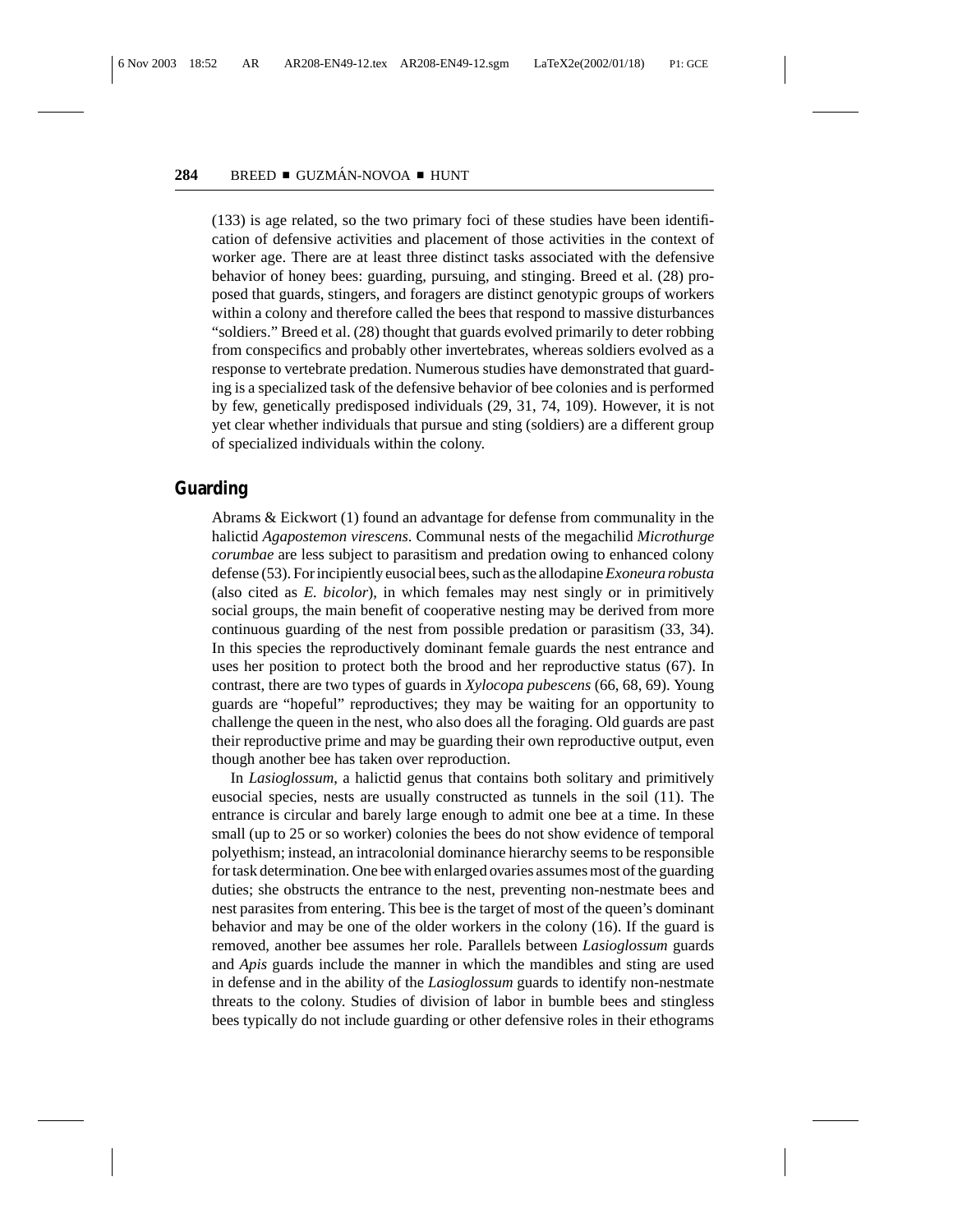(133). This lack is probably due to the fact that defensive displays are highly context specific, requiring the presence of a threat, and because defense may involve only a small proportion of a colony's workforce.

In *Apis*, guard bees patrol the entrance of the colony as well as the periphery of the nest in open colonies, inspecting incoming bees and excluding individuals that do not belong to their nest; they may also alert other colony workers about intruders (23). The main purpose of guarding is to identify and remove foreign conspecific intruders (23, 31), but guards may also play a role in recruiting other bees to defend against larger intruders. Moore et al. (96) reported that some guard bees constantly remain at the colony entrance, whereas others fly and sting vertebrates near the colony. Guards that remain at the nest entrance may alert the colony by releasing alarm pheromones, whereas guards that fly out may orient the bees of the colony toward a vertebrate intruder. Few guards fly out in EHB colonies, as this is much more common in AHB colonies. Guzmán-Novoa et al. (58) found that, in cofostered colonies, guard bees of AHB origin were seven times more likely to fly out and sting than EHB guards.

A small proportion of a colony's worker population serves as guards; only about 10% of the workers perform guarding activities (74, 96). These are usually middleaged workers (13 to 16 days old). Workers become guards after performing duties inside the nest but before performing foraging tasks (96). EHB workers guard briefly, for one to three days, in the majority of cases. Some EHB may guard for as long as six days (96), and an AHB guard may persist as long as 21 days (74).

AHB are not more likely to guard than EHB but are more persistent as guards. Comparisons between individuals in large colonies from planned matings showed that AHB guarded much longer than EHB. Ten percent of individual AHB guards were still guarding after six days, but only 1 of 250 EHB did so (74). In cofostered colonies composed of different sources of EHB and AHB, the time that bees spent as guards was about 50% higher for AHB. On average, AHB guarded for 4.7 days and EHB for 3.0 days (74). Additionally, Hunt et al. (74) found significant genotype by social environment interactions; AHB were more persistent in colonies with more AHB than EHB, but EHB were not responsive to changes in genotypic constitution of the colony (58, 74).

Increased movement of guards often precedes a defensive response near the colony entrance. Guard bees often extrude their sting while standing in the nest entrance, attracting other bees, which may exhibit guarding behavior, or fly out to sting. The number of guards in one study was correlative with the number of stings in a colony defensive assay, and prior removal of guards decreased the number of stings in assays conducted 4 h later (7).

# **Pursuing and Stinging**

Nonguard defenders (soldiers) comprise another group of bees involved in colony defense (23, 45). Soldiers pursue and sting and may be differentiated from both guards and foragers of the same age by having less wing wear. However, the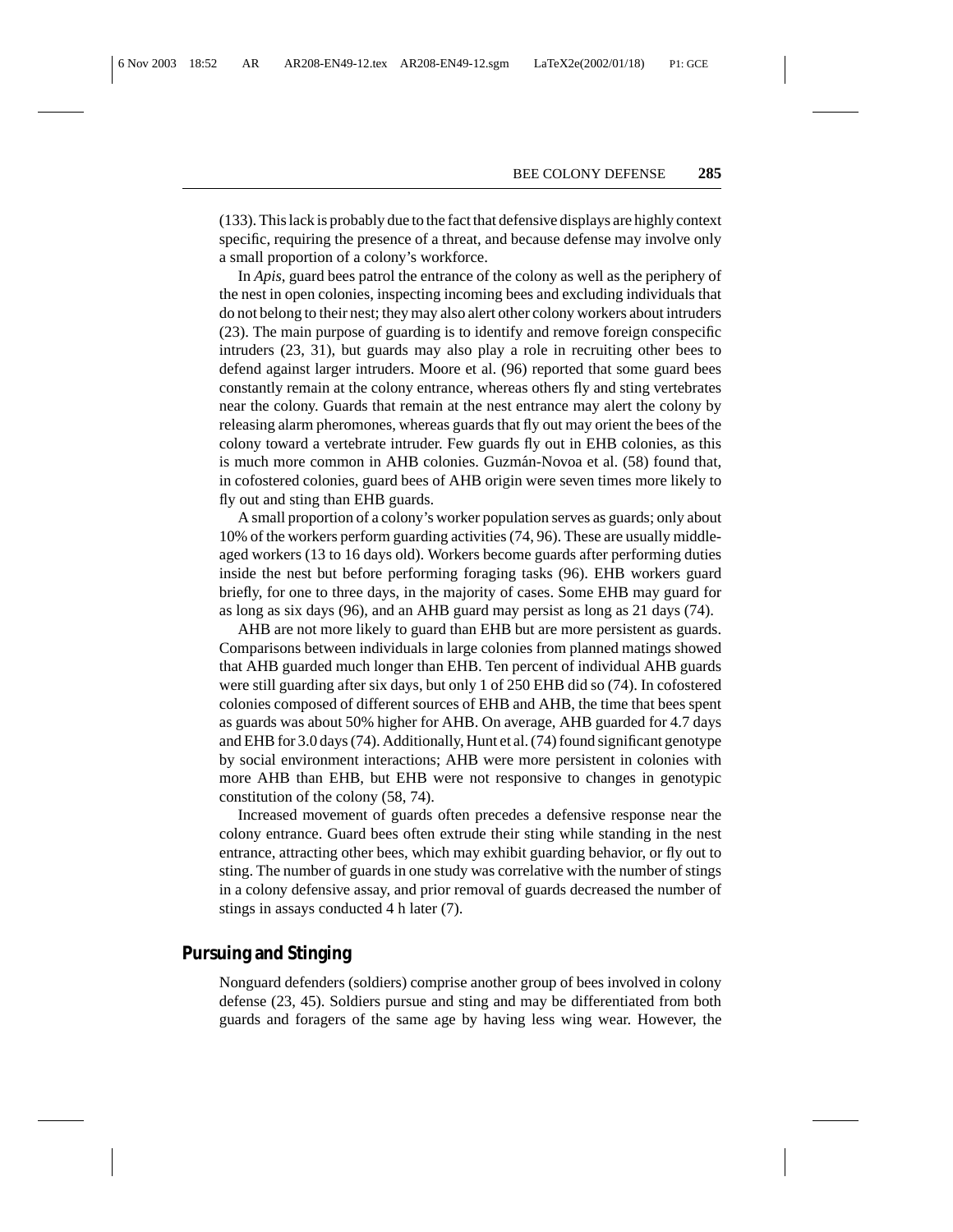evidence so far is insufficient to conclude that pursuers and stingers are a separate group of specialized defenders. Breed (23) estimated that about 10% of an EHB colony population might be involved in a maximal defensive response. This low percentage of bees involved in defense could allow for soldier specialization. However, in AHB colonies at least 50% or more of the colony population may sting an intruder under certain circumstances (47, 118). This high proportion of stingers suggests no soldier specialization, but rather that when necessary, most bees of flying age may defend the colony, at least for highly defensive genotypes of bees. Additionally, in defensive trials, foragers of AHB (recognized by their pollen loads) may also sting (106). Therefore, the term "soldiers" is appropriate to designate bees that attack (pursue or sting), although not in the sense of task specialization, at least in AHB.

Contrary to popular belief, worker *A. mellifera* that have stung may not die immediately; instead they sometimes continue pursuit and fly around the intruder's face (45). Most pursuers do not sting but harass the intruder to intimidate it, which effectively deters most vertebrate predators. Cunard & Breed (45) found that in EHB 25% of the pursuers ended by stinging, and once they had stung, many continued pursuing and harassing the intruders after they had lost their sting. This behavior constitutes a residual value for defense, because after a bee loses its sting, she dies within a few hours or days.

## **GENETICS**

Honey bee defensive responses are modulated by environmental conditions such as high humidity, heat, and nectar availability (62, 123). A large portion of the defensive phenotype can be attributed to genetic factors; many investigators have calculated high heritabilities for some defensive behavior traits [reviewed in (41, 129)]. Genetic influences on defensive behavior are evident from frequent observations that certain lines and races of bees are more "aggressive" than other strains (115). The highly defensive behavior of AHB in the Americas represents an extreme example of strain differences. In most cases, observation of defensive behavior relies on colony-level traits such as the number of stings in a target, numbers of pursuers, or number of bees that emerge from the colony entrance in response to alarm pheromone.

#### **Classical Genetics**

Genetic effects are also known for individual behaviors related to colony defense. Guards in one study were a nonrandom sample of subfamilies, indicating genetic effects on guarding behavior (109). Studies have analyzed whether certain traits related to defensive behavior show dominant or additive patterns of inheritance by crossing defensive and gentle stocks of bees to obtain hybrids (F1) and, in some cases, backcrosses. Genetic dominance for a higher stinging response not only may make it more difficult to breed gentle bees, but also may confer a selective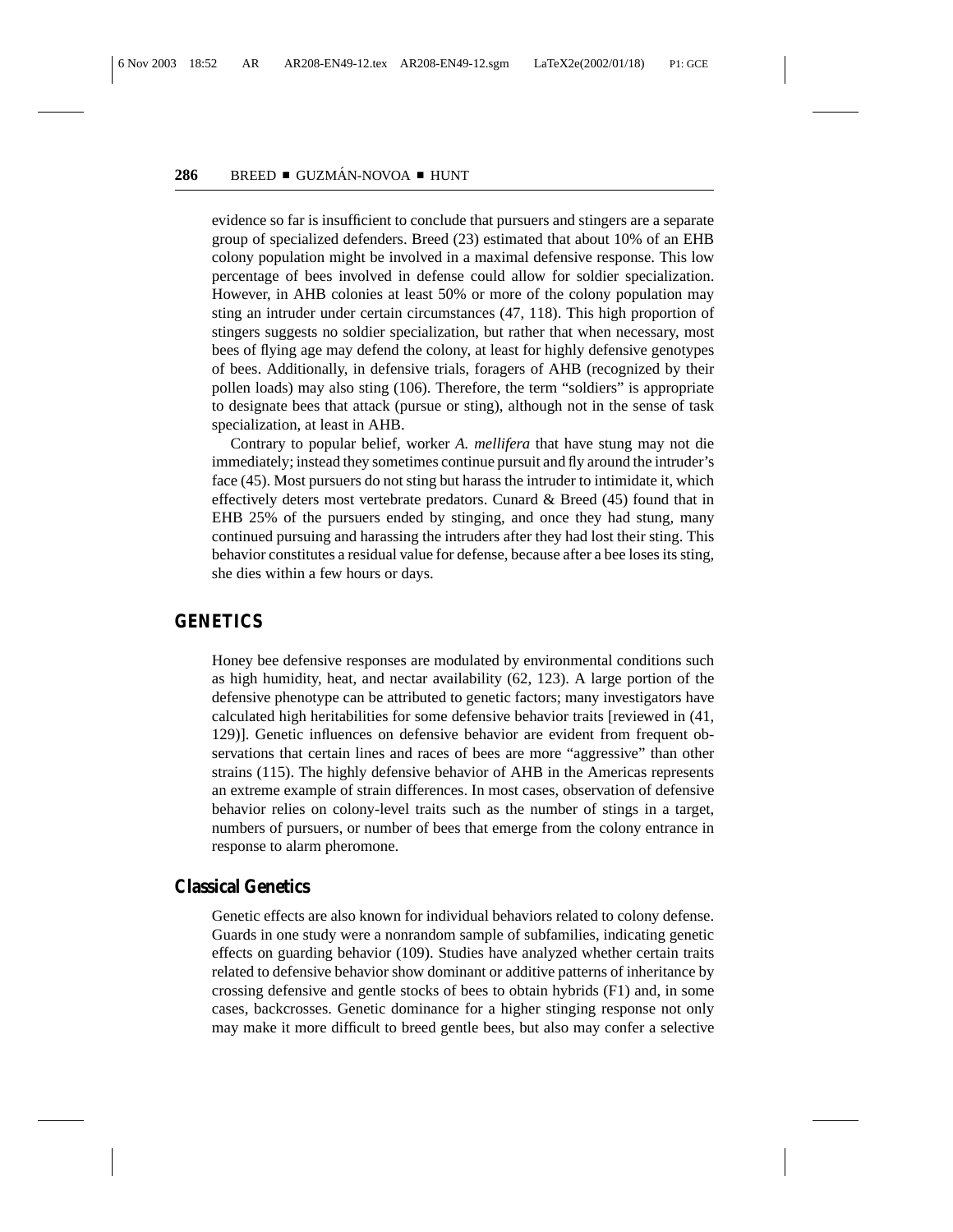advantage to the bees in areas with high predation, as dominance results in more highly defensive colonies in the population.

Tests of different EHB stocks and between EHB and AHB in Latin America have yielded mixed results, sometimes indicating additivity and sometimes dominance [reviewed in (41, 129)]. Recent studies not far from the northern edge of AHB expansion indicate dominance of the AHB phenotype for number of stings in colony-level assays (46, 59, 60). A larger study involving 70 colonies with either F1 or backcross workers also showed dominance for greater number of stings in assays in Mexico. The degree of dominance for number of stings was estimated at 84.3, 200.8, and 145.8% for hybrid, backcross EHB, and backcross AHB colonies, respectively (57). These estimates are based on the assumption that interactions between individuals in the colony are additive, but in fact AHB and EHB have an altered likelihood of stinging if they are cofostered (60). In addition, high-defensive genotypes appear to recruit low-defensive genotypes to sting (58).

EHB and AHB are separable using multivariate morphometrics (115). Wing size, a tool that distinguishes EHB from AHB, is phenotypically but not genetically correlated with stinging response (40, 56, 73, 107). Although the traits for body size and defensiveness are not genetically linked, selection for larger wings in AHB areas has proven useful as one tool in a successful breeding program for decreasing stinging responses. Choosing larger bees indirectly selects for an overall reduction in the proportion of AHB alleles in the genome (62).

#### **QTL Analyses**

The development of DNA markers amplified in polymerase chain reactions provided an opportunity to make a genetic map of the bee genome (75) and to map genes that influence defensive behavior. Five putative quantitative trait loci (QTLs) that influence honey bee defensive behavior were mapped on the basis of colonylevel assays (73). To accomplish this, drones of an F1 queen (an AHB/EHB hybrid) were each used in single-drone inseminations of super-sister queens from the EHB parent. (In Hymenoptera, which have a haplodiploid sex-determining mechanism, super-sisters have the same mother and father and share an average of 75% of their alleles by direct descent.) In this mating scheme, most of the genetic variance between colonies derived from the genotype of the drone fathers of the colonies and were segregated for AHB- and EHB-derived alleles. The resulting genetic map was based on segregation of marker alleles in the haploid drone fathers of experimental colonies, and the number of stings in colony assays was related to the inheritance of specific marker alleles from the AHB parent of the F1 queen. Only one of the five QTLs (*sting-1*) was actually significant at  $p < 0.05$  after controlling for the experiment-wise error rate by taking into account the 350+ markers involved in this test for effects on the stinging phenotype. In general, AHB-derived marker alleles at the QTLs were associated with higher number of stings. Although most of the QTLs acted independently,*sting-4* and *sting-1* behaved epistatically (Figure 2). A large effect of the colony's paternal genotype at *sting-1* on the number of stings occurred only if the drone father also had the AHB-derived allele at *sting-4*.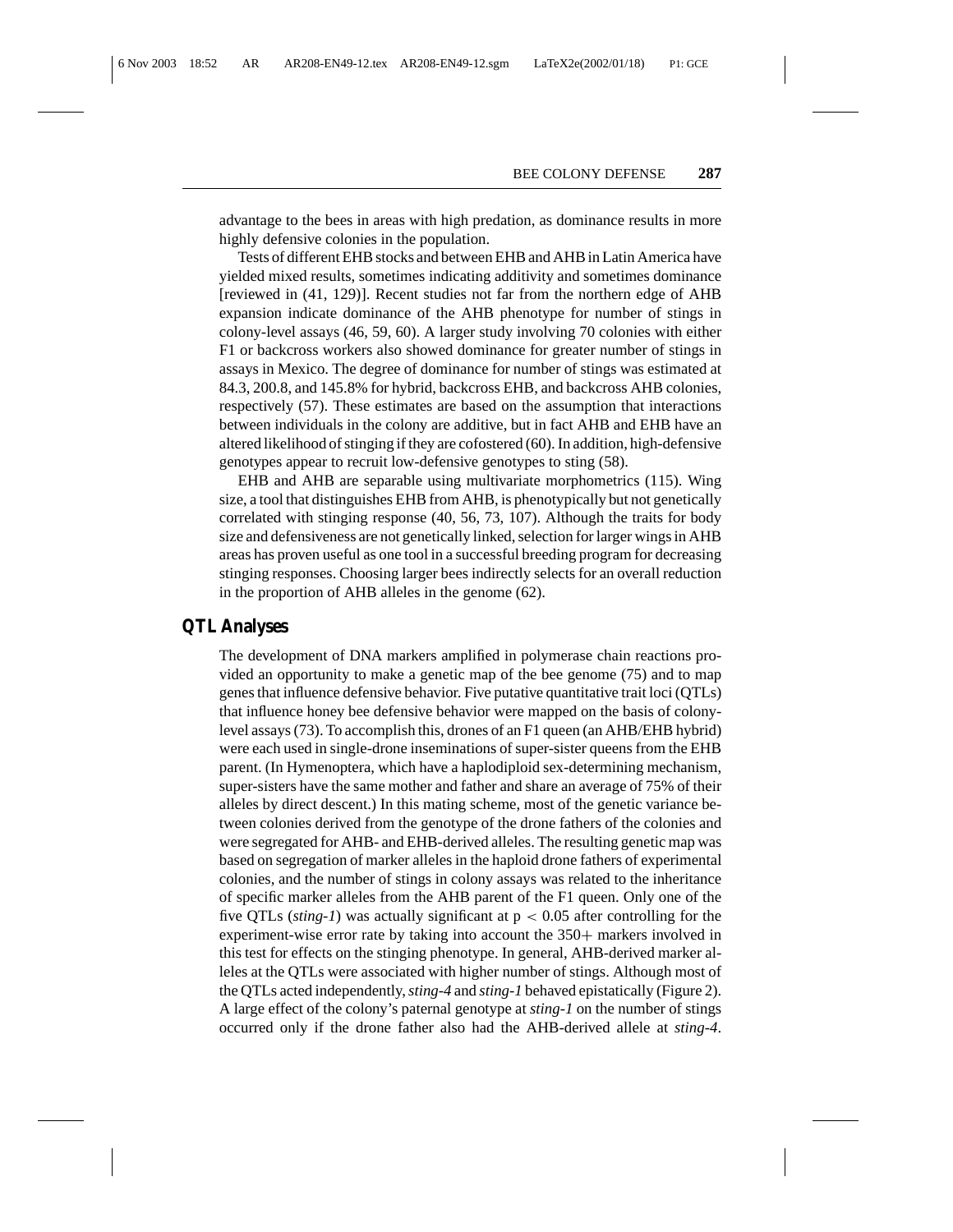

**Figure 2** Epistasis between *sting-4* and *sting-1*. Colonies registered high numbers of stings in the assay only if their drone fathers had the AHB parental allele for both *sting-1* and *sting-4* as determined by nearby marker genotypes—from unpublished data from 162 colonies (73). The *x* axis shows the marker genotype at *sting-1*; *sting-4* genotype is indicated by the color of the bars.

Ratings of the same colonies based on practical beekeeper observations showed that markers linked to these QTLs also correlated with traits such as tendency to fly up off the combs during colony manipulation and tendency to sting the beekeeper's hands. For example, the marker allele inherited from the AHB parent of the F1 queen linked to *sting-2* was associated with tendencies to fly up and sting (Kruskal-Wallis tests;  $p < 0.0001$  and  $p < 0.005$ , respectively).

Identifying QTLs opens up the possibility of determining how specific genes influence individual behavior. If an F1 queen is mated to a single EHB drone, the behaviors of her progeny can be related to whether they inherited an AHB or EHB marker allele linked to specific QTLs. In two sets of crosses the marker genotypes near *sting-1* were associated with the task of guarding or being among the first to sting, thus confirming the effects of *sting-1* on defensive behavior (57). Similar studies with highly defensive EHB showed that samples of backcross bees that guarded for at least two days were biased toward the defensive-parental allele for markers near*sting-1*,*sting-2*, and *sting-3*, suggesting that the same genes influence defensive behavior in EHB stocks (8).

Some random DNA markers exhibit large frequency differences between AHB and EHB populations (93, 130). However, at this time, markers cannot be used as diagnostic tools to determine if honey bees carry undesirable alleles for genes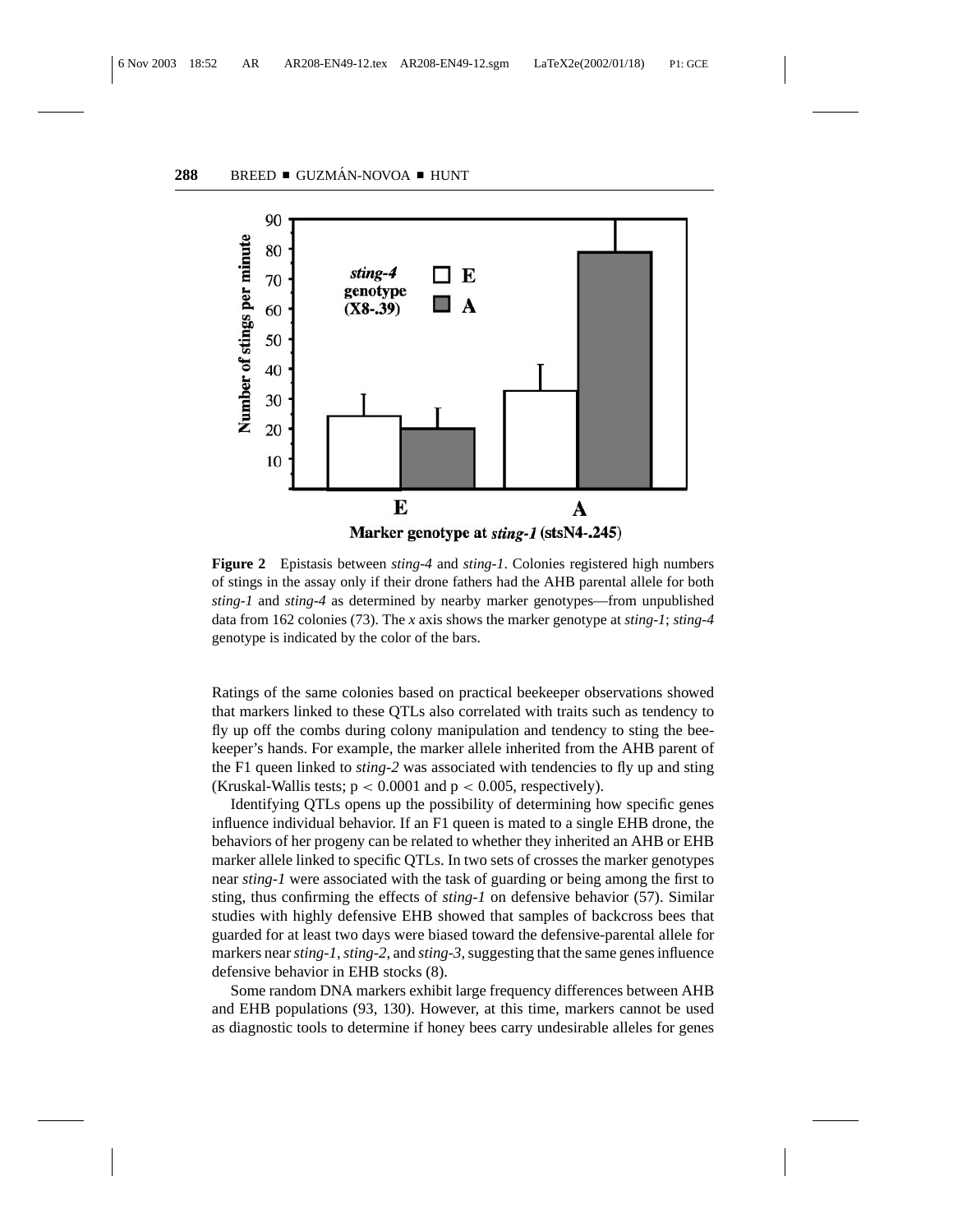influencing defensive behavior. Before this is possible, we need to have more precise determination of the gene location and to obtain markers that tightly flank the gene (or are within the gene itself). Otherwise, random crossover events and the presence of multiple alleles will confound the analyses. Sequencing of the honey bee genome in 2003 may make it possible to identify some of the genes that natural selection has acted upon to create different defensive behavior phenotypes.

#### **Interactions Among Components of Defensive Behavior**

Many components of honey bee defensive behavior are correlated, suggesting that common genetic and behavioral mechanisms underlie, influence, and regulate distinct features and the intensity of colony defense (56). Attributes of guarding correlate well with other defensive measures. Breed and colleagues (29, 30) found that the number of days that each individual worker guards (persistence) and colony response to alarm pheromone are highly correlated  $(r = 0.88)$ . When investigators controlled colony environmental effects by cofostering bees in the same hive, the correlation between individual guarding persistence and the alarm response of the source colonies remained (29). This correlation also extends to behavioral differences between AHB and EHB, between which the comparisons of both guarding persistence and colony defensive responses are much more extreme. AHB are more persistent in colonies containing high proportions of bees of AHB genotype, but EHB are not responsive to reinforcement of guarding behavior (74). Guzmán-Novoa et al. (58) found a correlation between individual guarding and defensive components such as response to alarm pheromone, pursuing, and stinging. In another recent study, Arechavaleta-Velasco & Hunt (7) found that colonies with more guarding activity stung more in defensive trials.

With respect to stinging, in EHB/AHB colonies constructed by cofostering the two genotypes, 81% of the bees that stung during the first 10 sec of stinging tests were AHB, but from 10 to 30 sec, AHB and EHB were equally likely to sting. When tested in their own colonies, two of the three source EHB genotypes did not sting and did not pursue in any of the eight trials conducted, whereas all three AHB genotypes did. These results suggest behavioral interactions among bees of differing genotype; the more defensive type of bees may affect the response thresholds of less defensive bee genotypes, recruiting them to sting (58). A previous study had already shown genotypic effects in propensity to sting between cofostered EHB and hybrid (AHB/EHB) honey bees. Cofostered EHB were more likely to sting in colonies containing hybrids than in their natal nest (60).

A response-threshold model in which bees vary in their responsiveness to stimuli can be invoked to explain these interactions among genotypes (110). In this model, response variation is at least partially due to genetic differences; some workers are more likely than others to respond to low stimuli. For example, Guzmán-Novoa et al. (58) showed that the most defensive bees initiate the defensive attack when cofostered in mixed-genotype colonies. More sensitive bees might react to stimuli (odors, movement, and vibration) at lower levels than less defensive bees and may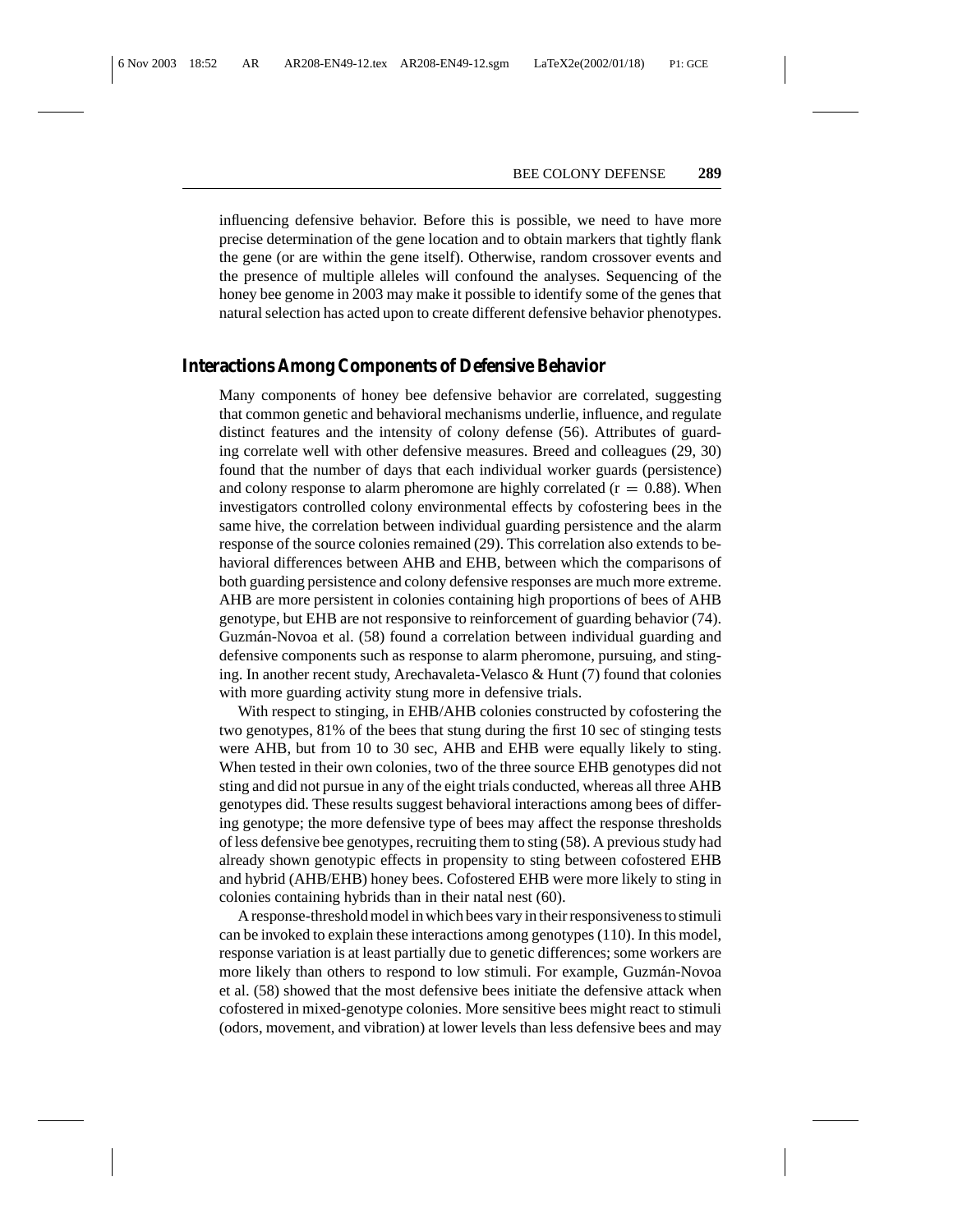also be more able to produce alarm pheromone in higher quantities to recruit other (less sensitive) bees to attack. In some contexts, genotypes with a greater tendency to engage in defensive responses may inhibit other workers from responding (as in guarding the nest entrance), and in other defensive contexts (as in mass stinging of a vertebrate) the rapid and intense response of bees of one genotype may recruit bees of the other genotype.

#### **CONCLUSIONS**

What factors unify bees in their colony defense mechanisms? Their main weapons (biting and stinging) certainly drive some level of commonality of defensive reaction among bees as diverse as megachilids and *Apis*. The use of olfactory nestmate recognition as a way of identifying threats is also nearly universal among bees. Defensive behavior is part of the scheme of division of labor in bee colonies; this is the mechanism by which the appropriate amount of labor is allocated to defense. However, so little is known about analogies and homologies in division of labor across the diversity of social bees that we cannot draw generalizations about how evolution has driven the placement of defensive labor in bees' work schemes.

An extremely important feature that divides most of the primitively eusocial bees from the highly eusocial bees is the storage of food materials in the nest. The halictids and allodapines face relatively more pressure from social parasites and less from robbers simply because there is little in their nests to steal. A few *Bombus* spp., most meliponines, and all *Apis* spp. store food resources or have sufficient brood in their nests to attract a broad range of thieves and predators; this broadens the range of possible threats to include vertebrates, and consequently the defensive mechanisms of a few *Bombus* spp., some meliponines, and all *Apis* spp. are inclined to discourage relatively (compared to the bees) large animals.

Not surprisingly, defensive responses of bees are as diverse as the threats they face. Many of the most interesting defensive adaptations, such as prisons for small hive beetles, are cleverly threat specific. An anecdotal approach is tempting, in which the "best" adaptations are cataloged without regard to developing an evolutionary understanding of the potentialities and limitations that affect colony defense in bees. Even when we narrow our consideration to the honey bees, defensive behavior is a complex trait. The intensity of the defensive reaction (guarding, pursuing, or stinging) depends on many factors. It is influenced by genes and by numerous environmental effects and interactions between individuals and between environmental and genetic effects. Appropriate dissection of defensive behavior should include measurement of the main components of a defensive response under different environmental conditions and with different genotypes of honey bees. Ultimately, bee defensive behavior will be best understood in the contexts that structure our review: division of labor, communication, enemy identification, and genetics.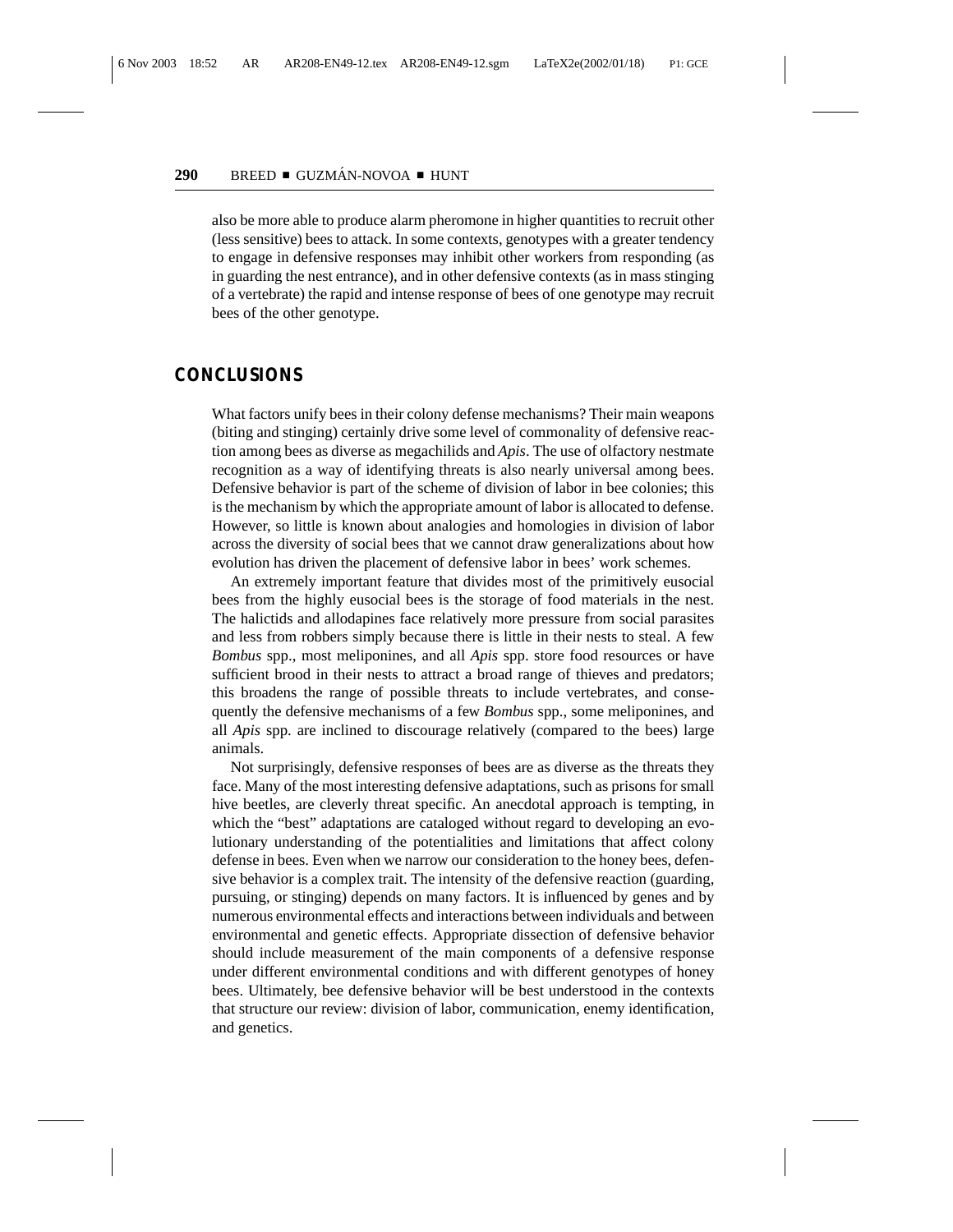#### **The** *Annual Review of Entomology* **is online at http://ento.annualreviews.org**

#### **LITERATURE CITED**

- 1. Abrams J, Eickwort GC. 1981. Nest switching and guarding by the communal sweat bee *Agapostemon virescens* (Hymenoptera: Halictidae). *Insectes Soc.* 28:105–16
- 2. Allan SA, Slessor KN, Winston ML, King GGS. 1987. The influence of age and task specialization on the production and perception of honey bee pheromones. *J. Insect Physiol.* 33:917– 22
- 3. Alonso WJ, Lucena T, Fracasso CM, Velthuis HHW, Imperatriz-Fonseca VL. 1998. Do *Melipona bicolor* (Apidae, Meliponinae) workers distinguish relatedness among different physogastric queens? *Apidologie* 29:503–12
- 4. Andere C, Palacio MA, Rodriguez E, Dominguez MT, Figini E, Bedascarrasbure E. 2002. Evaluation of the defensive behavior of two honeybee ecotypes using a laboratory test. *Genet. Mol. Biol.* 25:57–60
- 5. Andere C, Palacio MA, Rodriguez EM, Figini E, Dominguez MT, Bedascarrasbure E. 2000. Evaluation of honey bee defensive behavior in Argentina—a field method. *Am. Bee J.* 140:975–78
- 6. Deleted in proof
- 7. Arechavaleta-Velasco ME, Hunt GJ. 2003. Genotypic variation in the expression of guarding behavior and the role of guards in the defensive response of honey bee colonies. *Apidologie.* In press
- 8. Arechavaleta-Velasco ME, Hunt GJ, Emore C. 2003. Quantitative trait loci that influence the expression of guarding and stinging behaviors of individual honey bees. *Behav. Genet.* 33:357–64
- 9. Aumeier P. 2001. Bioassay for grooming effectiveness towards *Varroa destructor* mites in Africanized and Carniolan honey bees *Apidologie* 32:81–90
- 10. Balderrama N, Nuñez J, Guerrieri F,

Giurfa M. 2002. Different functions of two alarm substances in the honeybee. *J. Comp. Physiol. A* 188:485–91

- 11. Batra SWT. 1964. Behavior of the social bee, *Lasioglossum zephyrum*, within the nest (Hymenoptera: Halictidae). *Insectes Soc.* 11:159–85
- 12. Batra SWT. 1964. Organisms associated with *Lasioglossum zephyrum* (Hymenoptera: Halictidae). *J. Kans. Entomol. Soc.* 38:367–89
- 13. Deleted in proof
- 14. Beekman M, Wossler TC, Martin SJ, Ratnieks FLW. 2002. Parasitic Cape honey bee workers (*Apis mellifera capensis*) are not given differential treatment by African guards (*A. m. scutellata*). *Insectes Soc.* 49:216–20
- 15. Bell WJ. 1973. Factors controlling initiation of vitellogenesis in a primitively eusocial bee, Lasioglossum zephyrum. *Insectes Soc.* 20:253–60
- 16. Bell WJ, Breed MD, Richards KW, Michener CD. 1974. Social, stimulatory and motivational factors involved in intraspecific nest defense of a primitively eusocial halictine bee. *J. Comp. Physiol.* 93:173–81
- 17. Bienefeld K, Zautke F, Pronin D, Mazeed A. 1999. Recording the proportion of damaged *Varroa jacobsoni* Oud. in the debris of honey bee colonies (*Apis mellifera*). *Apidologie* 30:249–56
- 18. Bloch G, Borst DW, Huang ZY, Robinson GE, Cnaani J, Hefetz A. 2000. Juvenile hormone titers, juvenile hormone biosynthesis, ovarian development and social environment in *Bombus terrestris. J. Insect Physiol.* 46:47–57
- 19. Blum MS, Fales HM. 1988. Chemical releasers of alarm behavior in the honey bee: informational 'plethora' of the sting apparatus signal. In *Africanized Honey Bees and Bee Mites*, ed. GR Needham,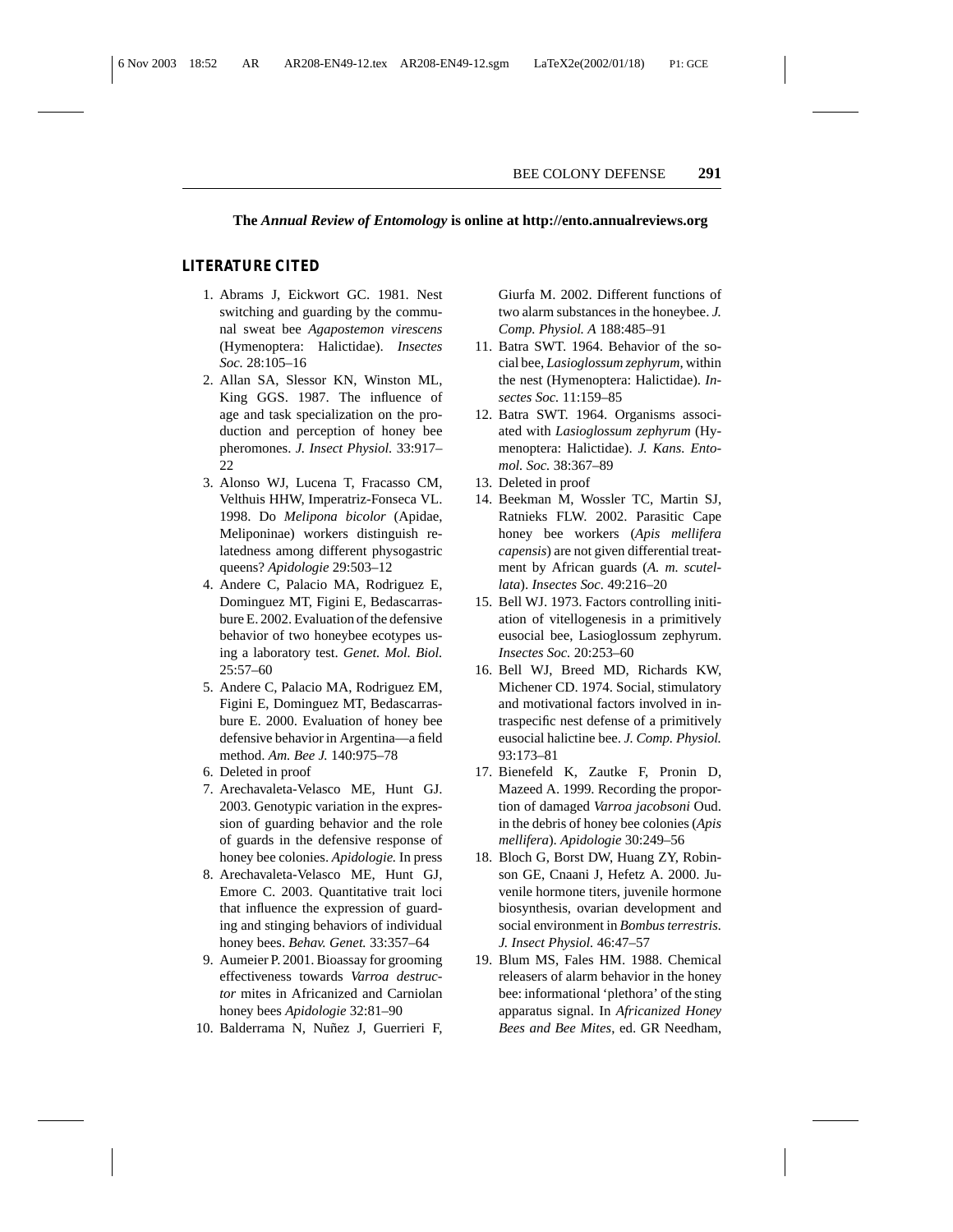RE Page, M Delfinado-Baker, CE Bowman, pp. 141–48. New York: Wiley

- 20. Blum MS, Fales HM, Tucker KW, Collins AM. 1978. Chemistry of the sting apparatus of the worker honeybee. *J. Apic. Res.* 17:218–21
- 21. Boecking O, Spivak M. 1999. Behavioral defenses of honey bees against *Varroa jacobsoni* Oud. *Apidologie* 30: 141–58
- 22. Bowden RM, Garry MF, Breed MD. 1994. Discrimination of con- and heterospecific bees by *Trigona* (*Tetragonisca*) *angustula guards*. *J. Kans. Entomol. Soc.* 67:137–39
- 23. Breed MD. 1991. Defensive behavior. See Ref. 127, pp. 299–308
- 24. Breed MD, Bennett B. 1987. Kin recognition in highly eusocial insects. In *Kin Recognition*, ed. DJC Fletcher, CD Michener. pp. 243–85. New York: Wiley
- 25. Breed MD, Garry MF, Pearce AN, Bjostad L, Hibbard B, Page RE. 1995. The role of wax comb in honey bee nestmate recognition. *Anim. Behav.* 50:489– 96
- 26. Breed MD, McGlynn T, Stocker E, Sanctuary M, Cruz R. 1999. Meliponine bees: distribution and abundance in a tropical wet forest. *J. Trop. Ecol.* 15:765– 77
- 27. Breed MD, Page RE. 1991. Intra- and interspecific nestmate recognition and colony defense in *Melipona* workers. *J. Insect Behav.* 4:463–69
- 28. Breed MD, Robinson GE, Page RE. 1990. Division of labor during honey bee colony defense. *Behav. Ecol. Sociobiol.* 27:395–401
- 29. Breed MD, Rogers KB. 1991. The behavioral genetics of colony defense in honeybees: genetic variability for guarding behavior. *Behav. Genet.* 21:295–303
- 30. Breed MD, Rogers KB, Hunley JA, Moore AJ. 1989. A correlation between guard behavior and defensive response in the honey bee, *Apis mellifera*. *Anim. Behav.* 37:515–16
- 31. Breed MD, Smith TA, Torres A. 1992. Role of guard honey bees (Hymenoptera: Apidae) in nestmate discrimination and replacement of removed guards. *Ann. Entomol. Soc. Am.* 85:633–37
- 32. Breed MD, Stiller TM, Blum MS, Page RE. 1992. Honeybee nestmate recognition: effects of queen fecal pheromones. *J. Chem. Ecol.* 18:1633–40
- 33. Bull NJ, Mibus AC, Norimatsu Y, Jarmyn BL, Schwarz MP. 1998. Giving your daughters the edge: bequeathing reproductive dominance in a primitively social bee. *Proc. R. Soc. London B* 265: 1411–15
- 34. Bull NJ, Schwarz MP. 1996. The habitat saturation hypothesis and sociality in an allodapine bee: Cooperative nesting is not "making the best of a bad situation." *Behav. Ecol. Sociobiol.* 39:267–74
- 35. Burrell D, Smith BH. 1994. Age-related but not caste-related regulation of abdominal mechanisms underlying the sting reflex of the honey bee, *Apis mellifera J. Comp. Physiol. A* 174:581– 92
- 36. Butler CG. 1974. *The World of the Honey Bee.* London: Collins
- 37. Cane JH, Tepedino VJ. 2001. Causes and extent of declines among native North American invertebrate pollinators: detection, evidence, and consequences. *Conserv. Ecol.* 5(1):art. no. 1
- 38. Cartar RV, Dill LM. 1991. Costs of energy shortfall for bumble bee colonies—predation, social parasitism, and brood development. *Can. Entomol.* 123: 283–93
- 39. Cassier P, Tel-Zur D, Lensky Y. 1994. The sting sheaths of honey bee workers (*Apis mellifera* L.): structure and alarm pheromone secretion. *J. Insect Physiol.* 40:23–32
- 40. Collins AM, Daly HV, Rinderer TE, Harbo JR, Hoelmer K. 1994. Correlations between morphology and colony defense in *Apis mellifera* L. *J. Apic. Res.* 33:3–10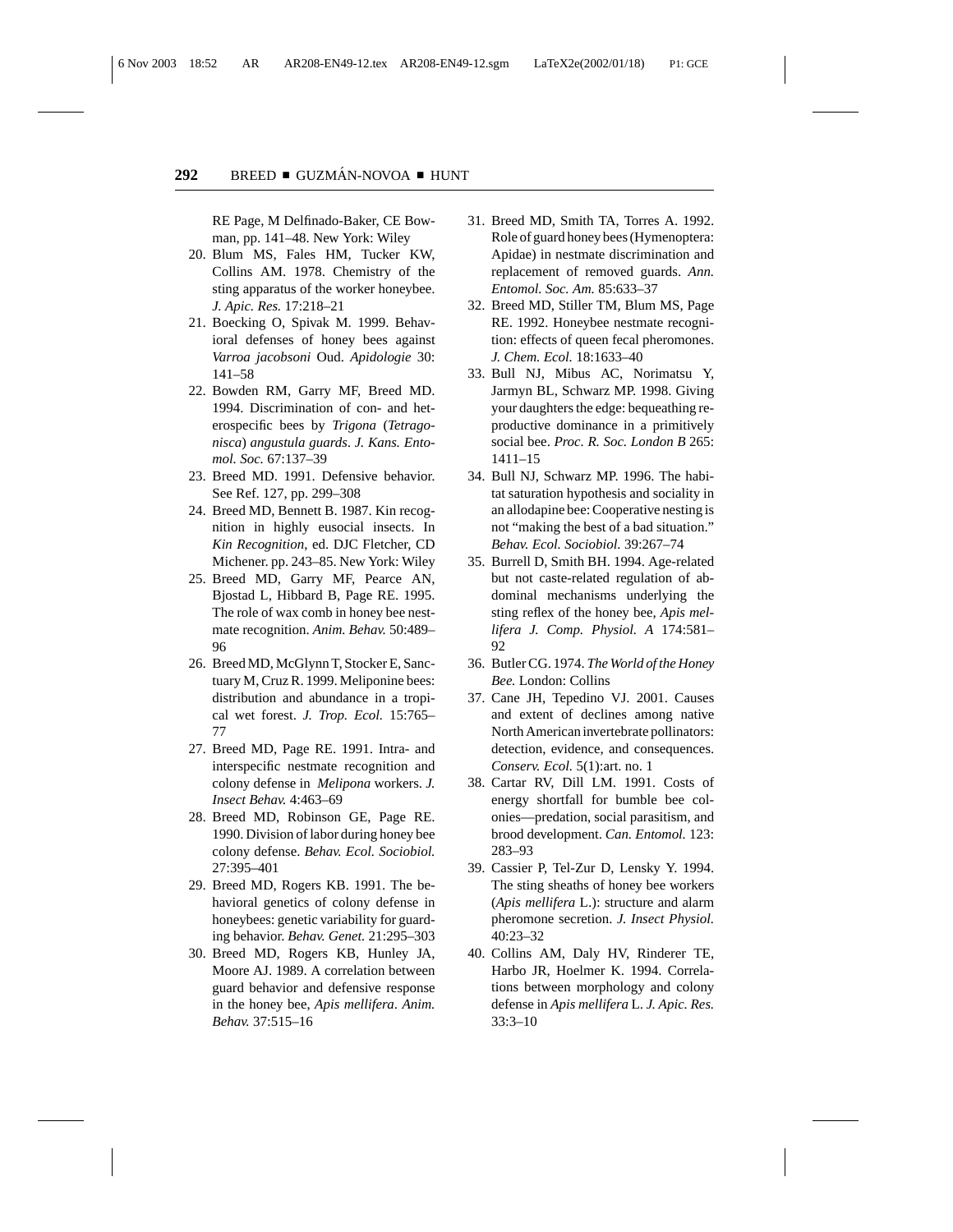- 41. Collins AM, Rinderer TE. 1991. Genetics of defensive behavior I. See Ref. 127, pp. 309–28
- 42. Collins AM, Rinderer TE, Daly HV, Harbo JR, Pesante D. 1989. Alarm pheromone production by two honeybee (*Apis mellifera*) types. *J. Chem. Ecol.* 15:1747–56
- 43. Correa-Marques MH, De Jong D. 1998. Uncapping of worker bee brood, a component of the hygienic behavior of Africanized honey bees against the mite *Varroa jacobsoni* Oudemans.*Apidologie* 29:283–89
- 44. Crewe RM, Hastings H. 1976. Production of pheromones by workers of *Apis mellifera adansonii*. *J. Apic. Res.* 15: 149–54
- 45. Cunard SJ, Breed MD. 1998. Poststinging behavior of worker honey bees (Hymenoptera: Apidae). *Ann. Entomol. Soc. Am.* 91:754–57
- 46. DeGrandi-Hoffman G, Collins AM, Martin JH, Schmidt JO, Spangler HG. 1998. Nest defense behavior in colonies from crosses between Africanized and European honey bees (*Apis mellifera* L.) (Hymenoptera: Apidae). *J. Insect Behav.* 11:37–45
- 47. Díaz-Sánchez CL, Lifshitz-Guinzberg A, Ignacio-Ibarra G, Halabe-Cherem J, Quiñones-Galván A. 1998. Survival after massive Africanized honey bee stings. *Arch. Int. Med.* 158:925–27
- 48. Downs SG, Ratnieks FLW, Badcock NS, Mynott A. 2001. Honeybee guards do not use food-derived odors to recognize non-nest mates: a test of the odor convergence hypothesis. *Behav. Ecol.* 12: 47–50
- 49. Downs SG, Ratnieks FLW, Jefferies SL, Rigby HE. 2000. The role of floral oils in the nestmate recognition system of honey bees (*Apis mellifera* L.). *Apidologie* 31:357–65
- 50. Eischen FA, Rinderer TE, Dietz A. 1986. Nocturnal defensive responses of Africanized and European honey bees

to the greater wax moth (*Galleria mellonella* L). *Anim. Behav.* 34:1070–77

- 51. Ellis JD, Pirk CWW, Hepburn HR, Kastberger G, Elzen PJ. 2002. Small hive beetles survive in honeybee prisons by behavioural mimicry. *Naturwissenschaften* 89:326–28
- 52. Fisher RM. 1988. Observations on the behaviours of three European cuckoo bumble bee species (*Psithyrus*). *Insectes Soc.* 35:341–54
- 53. Garofalo CA, Camillo E, Campos MJO, Serrano JC. 1992. Nest reuse and communal nesting in *Microthurge corumbae* (Hymenoptera, Megachilidae), with special reference to nest defense *Insectes Soc.* 39:301–11
- 54. Grandperrin D, Cassier P. 1983. Sting alarm pheromones of the honey bee,*Apis mellifera* L. (Hymenoptera: Apidae). *Int. J. Insect Morphol. Embryol.* 12:25– 42
- 55. Grosso AF, Bego LR. 2002. Labor division, average life span, survival curve, and nest architecture of *Tetragonisca angustula angustula* (Hymenoptera, Apinae, Meliponini). *Sociobiology* 40:615– 37
- 56. Guzmán-Novoa E, Hunt GJ, Page RE, Fondrk MK. 2002. Genetic correlations among honey bee (Hymenoptera: Apidae) behavioral characteristics and wing length. *Ann. Entomol. Soc. Am.* 95:402– 6
- 57. Guzmán-Novoa E, Hunt GJ, Uribe JL, Smith C, Arechavaleta-Velasco ME. 2002. Confirmation of QTL effects and evidence of genetic dominance of honey bee defensive behavior: results of colony and individual behavioral assays. *Behav. Genet.* 32:95–102
- 58. Guzmán-Novoa E, Hunt GJ, Uribe-Rubio JL, Prieto-Merlos D. 2003. Africanized and European honey bee defensive behavior: the relationship between guarding, stinging and recruitment at the individual and colony levels. *Apidologie.* In press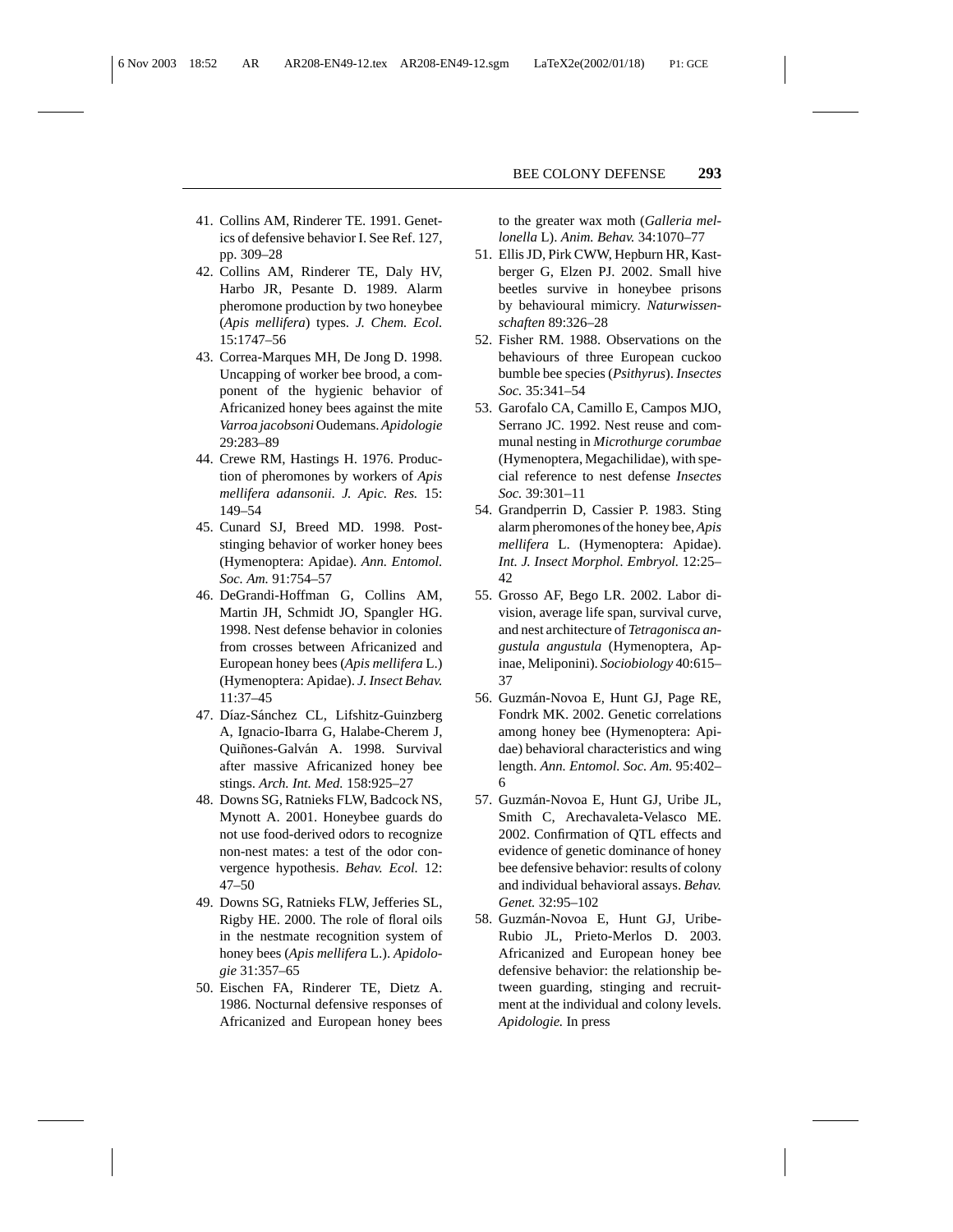- 59. Guzmán-Novoa E, Page RE. 1993. Backcrossing Africanized honey bee queens to European drones reduces colony defensive behavior. *Ann. Entomol. Soc. Am.* 86:352–55
- 60. Guzmán-Novoa E, Page RE. 1994. Genetic dominance and worker interactions affect honey bee colony defense. *Behav. Ecol.* 5:91–97
- 61. Guzmán-Novoa E, Page RE. 1994. The impact of Africanized bees on Mexican beekeeping. *Am. Bee J.* 134:101–6
- 62. Guzmán-Novoa E, Page RE. 1999. Selective breeding of honey bees (Hymenoptera: Apidae) in Africanized areas. *J. Econ. Entomol.* 92:521–25
- 63. Guzmán-Novoa E, Page RE, Spangler HG, Erickson EH. 1999. A comparison of two assays to test the defensive behaviour of honey bees (*Apis mellifera*). *J. Apic. Res.* 38:205–9
- 64. Guzm´an-Novoa E, Prieto-Merlos D, Uribe-Rubio JL, Hunt GJ. 2003. Relative reliability of four field assays to test defensive behaviour of honey bees (*Apis mellifera*). *J. Apic. Res.* 42:42–46
- 65. Harris JW, Woodring J. 1999. Effects of dietary precursors to biogenic amines on the behavioural response from groups of caged worker honey bees (*Apis mellifera*) to the alarm pheromone component isopentyl acetate. *Physiol. Entomol.* 24:285–91
- 66. Hogendoorn K, Leys R. 1993. The superseded females dilemma—ultimate and proximate factors that influence guarding behavior of the carpenter bee *Xylocopa pubescens*. *Behav. Ecol. Sociobiol.* 33:371–81
- 67. Hogendoorn K, Schwarz MP. 1998. Guarding specialisation in pre-reproductive colonies of the allodapine bee *Exoneura bicolor. Ethol. Ecol. Evol.* 10: 67–77
- 68. Hogendoorn K, Velthuis HHW. 1993. The sociality of *Xylocopa pubescens* does a helper really help? *Behav. Ecol. Sociobiol.* 32:247–57
- 69. Hogendoorn K, Velthuis HHW. 1995. The role of young guards in *Xylocopa pubescens. Insectes Soc.* 42:427–48
- 70. Hölldobler B, Wilson EO. 1990. The *Ants.* Cambridge, MA: Belknap
- 71. Huang ZY, Robinson GE. 1996. Regulation of honey bee division of labor by colony age demography. *Behav. Ecol. Sociobiol.* 39:147–58
- 72. Hunt GJ, Collins AM, Riviera R, Page RE, Guzmán-Novoa E. 1999. Quantitative trait loci for honey bee alarm pheromone production. *J. Hered.* 90: 585–89
- 73. Hunt GJ, Guzmán-Novoa E, Fondrk MK, Page RE. 1998. Quantitative trait loci for honey bee stinging behavior and body size. *Genetics* 148:1203–13
- 74. Hunt GJ, Guzmán-Novoa E, Uribe-Rubio JL, Prieto-Merlos D. 2003. Genotype by environment interactions in honey bee guarding behavior. *Anim. Behav.* 66:459–67
- 75. Hunt GJ, Page RE Jr. 1995. A linkage map of the honey bee, *Apis mellifera*, based on RAPD markers. *Genetics* 139: 1371–82
- 76. Hunt GJ, Wood KV, Guzmán-Novoa E, Lee HD, Rothwell AP, Bonham CC. 2003. Discovery of 3-methyl-2-buten-1-yl acetate, a new alarm component in the sting apparatus of Africanized honey bees. *J. Chem. Ecol.* 29:451– 61
- 77. Johnson CA, Vander Meer RK, Lavine B. 2001. Changes in the cuticular hydrocarbon profile of the slave-maker ant queen, *Polyergus breviceps* Emery, after killing a *Formica* host queen (Hymenoptera: Formicidae). *J. Chem. Ecol.* 27:1787–804
- 78. Johnson LK, Haynes LW, Carlson MA, Fortnum HA, Gorgas DL. 1985. Alarm substances of the stingless bee, *Trigona silvestriana*. *J. Chem. Ecol.* 11:409– 16
- 79. Johnson LK, Wiemer DF. 1982. Nerol: an alarm substance of the stingless bee,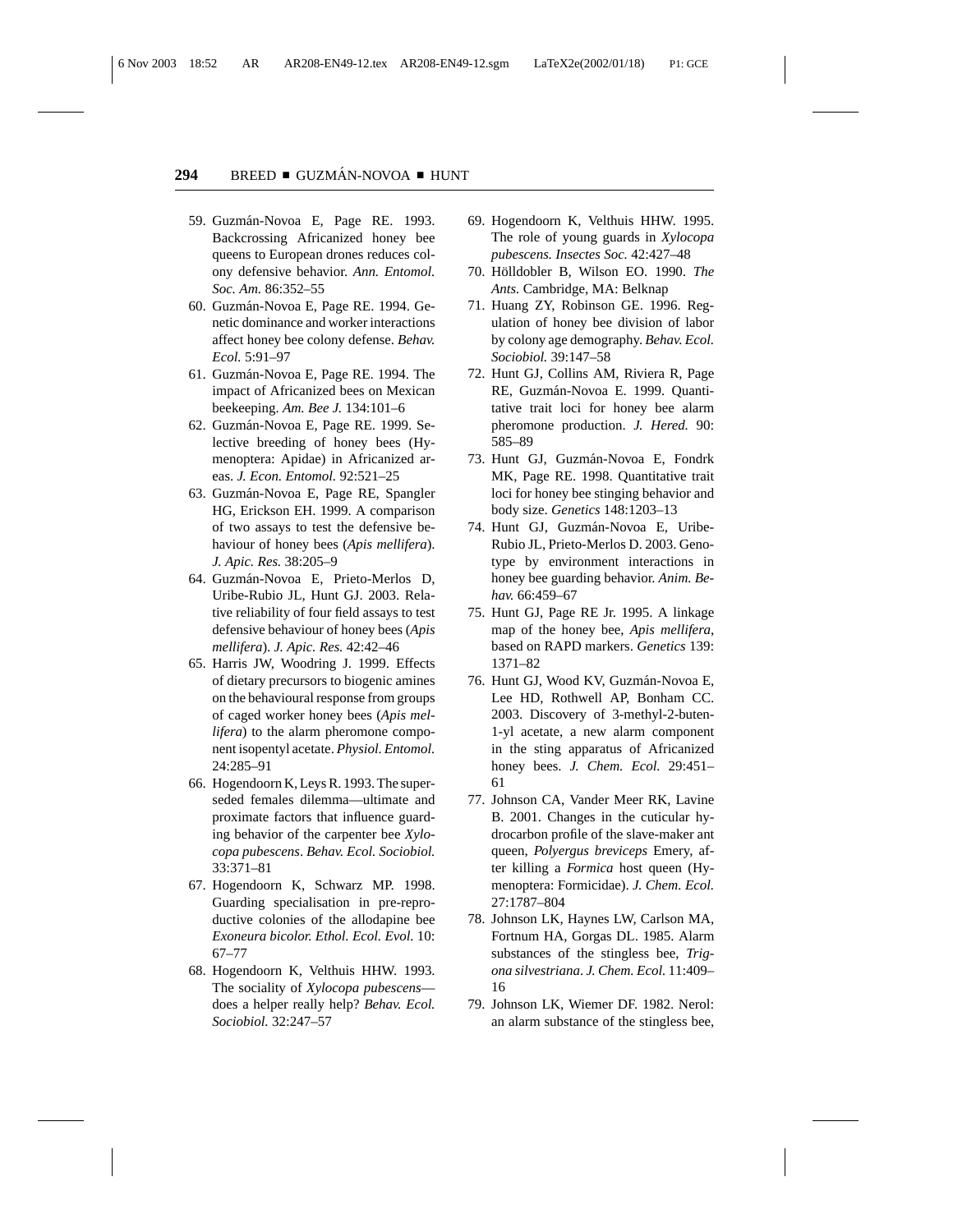*Trigona fulviventris* (Hymenoptera, Apidae). *J. Chem. Ecol.* 8:1167–81

- 80. Kastberger G, Raspotnig G, Biswas S, Winder O. 1998. Evidence of Nasonov scenting in colony defence of the giant honeybee *Apis dorsata. Ethology* 104: 27–37
- 81. Kastberger G, Sharma DK. 2000. The predator-prey interaction between bluebearded bee eaters (*Nyctyornis athertoni*Jardine and Selby 1830) and giant honeybees (*Apis dorsata* Fabricius 1798). *Apidologie* 31:727–36
- 82. Kelber A, Zeil J. 1997. *Tetragonisca* guard bees interpret expanding and contracting patterns as unintended displacement in space. *J. Comp. Physiol. A* 181: 257–65
- 83. Kerr WE. 1967. The history of the introduction of African bees to Brazil. *S. Afr. Bee J.* 39:3–5
- 84. Kerr WE, Blum MS, Pisani JF, Stort AC. 1974. Correlation between amounts of 2-heptanone and iso-amyl acetate in honeybees and their aggressive behaviour. *J. Apic. Res.* 13:173–76
- 85. Koeniger N, Koeniger G, Gries M, Tingek S, Kelitu A. 1996. Observations on colony defense of *Apis nuluensis* Tingek, Koeniger and Koeniger, 1996 and predatory behavior of the hornet, *Vespa multimaculata* Perez, 1910. *Apidologie* 27:341–52
- 86. Kolmes SA, Sommeijer MJ. 1992. A quantitative-analysis of behavioral specialization among worker stingless bees (*Melipona favosa* F) performing hive duties (Hymenoptera, Apidae). *J. Kans. Entomol. Soc.* 65:421–30
- 87. Kolmes SA, Sommeijer MJ. 1992. Ergonomics in stingless bees—changes in intranidal behavior after partial removal of storage pots and honey in *Melipona favosa* (Hym. Apidae, Meliponinae). *Insectes Soc.* 39:215–32
- 88. Kupper G, Schwammberger KH. 1995. Parasitism in bumble bees (Hymenoptera, Apidae)—observations of *Psithy-*

*rus sylvestris* in *Bombus pratorum* nests. *Apidologie* 26:245–54

- 89. Lapidge KL, Oldroyd BP, Spivak M. 2002. Seven suggestive quantitative trait loci influence hygienic behavior of honey bees. *Naturwissenschaften* 89: 565–68
- 90. Lensky Y, Cassier P. 1995. The alarm pheromones of queen and worker honey bees. *Bee World* 76:119–29
- 91. Lensky Y, Cassier P, Tel-Zur E. 1994. The setaceous membrane of honey bee (*Apis mellifera* L.) workers' sting apparatus: structure and alarm pheromone distribution. *J. Insect Physiol.* 41:589– 95
- 92. Longo S. 1994. The role of beekeeping within agrarian and natural ecosystems. *Ethol. Ecol. Evol.* 3:5–9
- 93. McMichael M, Hall HG. 1996. DNA RFLPs at a highly polymorphic locus distinguish European and African subspecies of the honey bee*Apis mellifera*L. and suggest geographical origins of New World honey bees. *Mol. Ecol.* 5:403– 16
- 94. Michener CD, Breed MD, Bell WJ. 1979. Seasonal cycles, nests, and social behavior of some Columbian halictine bees (Hymenoptera, Apoidea). *Rev. Biol. Trop.* 27:13–34
- 95. Millor J, Pham-Delegue M, Deneubourg JL, Camazine S. 1999. Self-organized defensive behavior in honeybees. *Proc. Natl. Acad. Sci. USA* 96:12611–15
- 96. Moore AJ, Breed MD, Moor MJ. 1987. The guard honey bee; ontogeny and behavioral variability of workers performing a specialized task. *Anim. Behav.* 35: 1159–67
- 97. Moritz RFA, Southwick EE. 1987. Metabolic test of volatile odor labels as kin recognition cues in honey bees. *J. Exp. Zool.* 243:503–7
- 98. Needham GR, Page RE, Delfinado-Baker M, Bowman CE. 1988. *Africanized Honey Bees and Bee Mites.* Chichester, UK: Horwood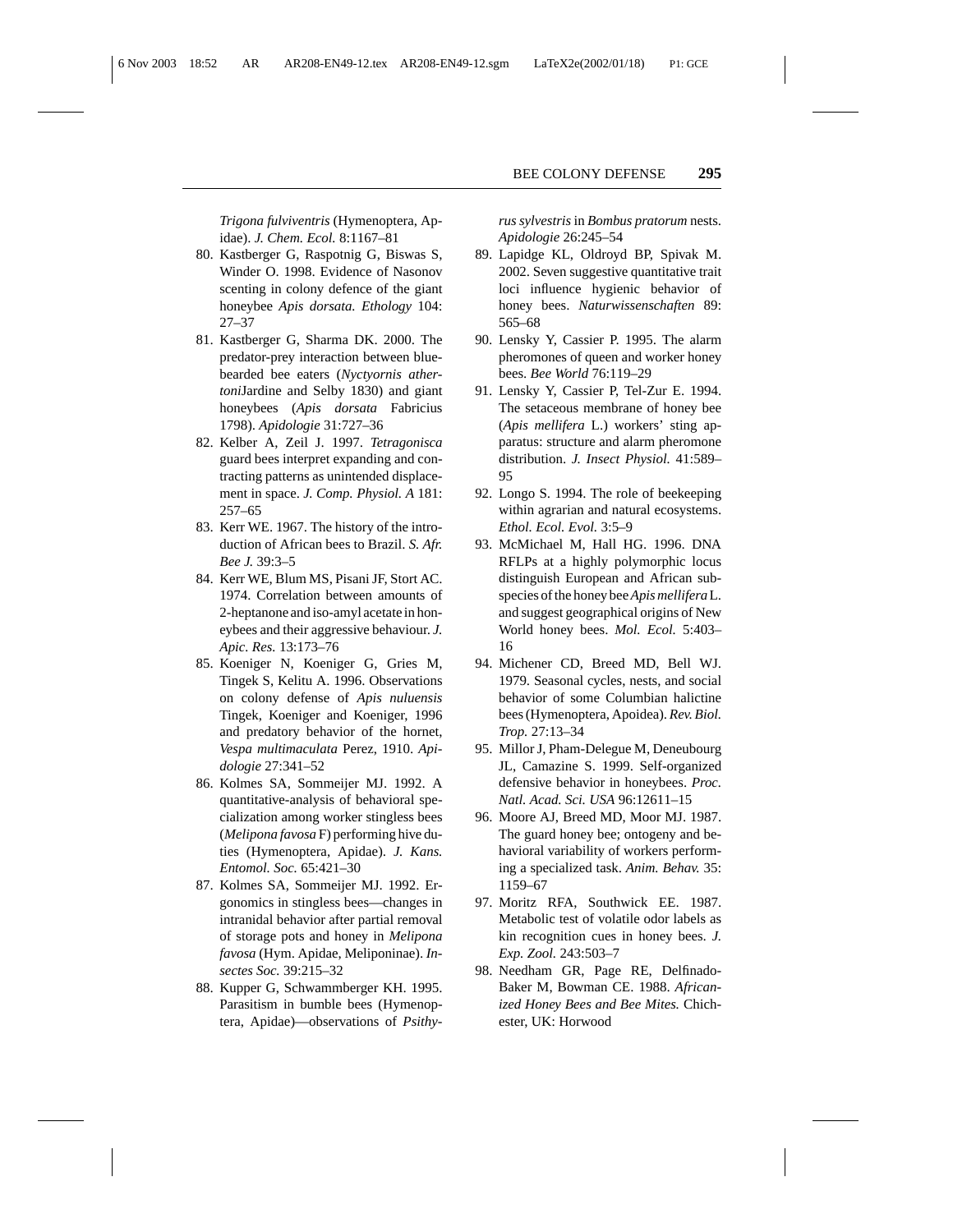- 99. Neumann P, Pirk CWW, Hepburn HR, Solbrig AJ, Ratnieks FLW, et al. 2001. Social encapsulation of beetle parasites by Cape honeybee colonies (*Apis mellifera capensis* Esch.). *Naturwissenschaften* 88:214–16
- 100. Núñez J, Almeida L, Balderrama N, Giurfa M. 1998. Alarm pheromone induces stress analgesia via an opioid system in the honeybee. *Physiol. Behav.* 63:75–80
- 101. O'Donnell S, Reichardt M, Foster R. 2000. Individual and colony factors in bumble bee division of labor (*Bombus bifarius nearcticus* Handl; Hymenoptera, Apidae). *Insectes Soc.* 47:164–70
- 102. Ono M, Igarashi T, Ohno E, Sasaki M. 1995. Unusual thermal defense by a honeybee against mass attack by hornets. *Nature* 377:334–36
- 103. Pearce AN, Huang ZY, Breed MD. 2001. Juvenile hormone and aggression in honey bees. *J. Insect Physiol.* 47:1243– 47
- 103a. Penn DJ, Potts WK. 1999. The evolution of mating preferences and major histocompatibility complex genes. *Am. Nat.* 153:145–64
- 104. Pickett JA, Williams IH, Martin AP. 1982. (Z)-11-eicosen-1-ol, an important new pheromonal component from the sting of the honey bee, *Apis mellifera* L. (Hymenoptera: Apidae). *J. Chem. Ecol.* 8:163–75
- 105. Pirk CWW, Hepburn R, Radloff SE, Erlandsson J. 2002. Defense posture in the dwarf honeybee, *Apis florae. Apidologie* 33(3):289–94
- 106. Prieto-Merlos D. 2002. *Confiabilidad de pruebas y metodos para evaluar el ´ comportamiento defensivo y el tamano˜ corporal en tres genotipos de abejas mel´ıferas* (*Apis mellifera L.*). MS thesis. Natl. Univ. Mex., Mexico DF. 56 pp.
- 107. Quezada-Euan JJG, Paxton RJ. 1999. Rapid intergenerational changes in morphology and behaviour in colonies of

Africanized and European honey bees (*Apis mellifera*) from tropical Yucatan, Mexico. *J. Apic. Res.* 38:93–104

- 108. Rinderer TE, Collins AM, Hellmich RL, Danka RG. 1987. Differential drone production by Africanized and European honey bee colonies. *Apidologie* 18:61– 67
- 109. Robinson GE, Page RE. 1988. Genetic determination of guarding and undertaking in honeybee colonies. *Nature* 333:356–58
- 110. Robinson GE, Page RE, Strambi C, Strambi A. 1989. Hormonal and genetic control of behavioral integration in honeybee colonies. *Science* 246:109– 12
- 111. Robinson GE, Vargo EL. 1997. Juvenile hormone in adult eusocial hymenoptera: gonadotropin and behavioral pacemaker. *Arch. Insect Biochem. Physiol.* 35:559– 83
- 112. Rodriguez-Lainz A, Fritz CL, McKenna WR. 1999. Animal and human health risks associated with Africanized honeybees. *J. Am. Vet. Med. Assoc.* 215:1799– 804
- 113. Roubik DW. 1992. Stingless bees: a guide to Panamanian and Mesoamerican species and their hives. In *Insects of Panama and Mesoamerica: Selected Studies*, ed. D Quintero, A Aiello, pp. 495–524. Oxford, UK: Oxford Univ. Press
- 114. Roubik DW, Smith BH, Carlson RG. 1987. Formic acid in caustic cephalic secretions of stingless bee, *Oxytrigona* (Hymenoptera, Apidae). *J. Chem. Ecol.* 13:1079–86
- 115. Ruttner F. 1988. *Biogeography and Taxonomy of Honeybees.* Berlin: Springer
- 115a. Schneider SS, DeGrandi-Hoffman G, Smith DR. 2004. The African honey bee: factors contributing to a successful biological invasion. *Annu. Rev. Entomol.* 49:351–76
	- 116. Schneider SS, McNally LC. 1992. Colony defense in the African honey-bee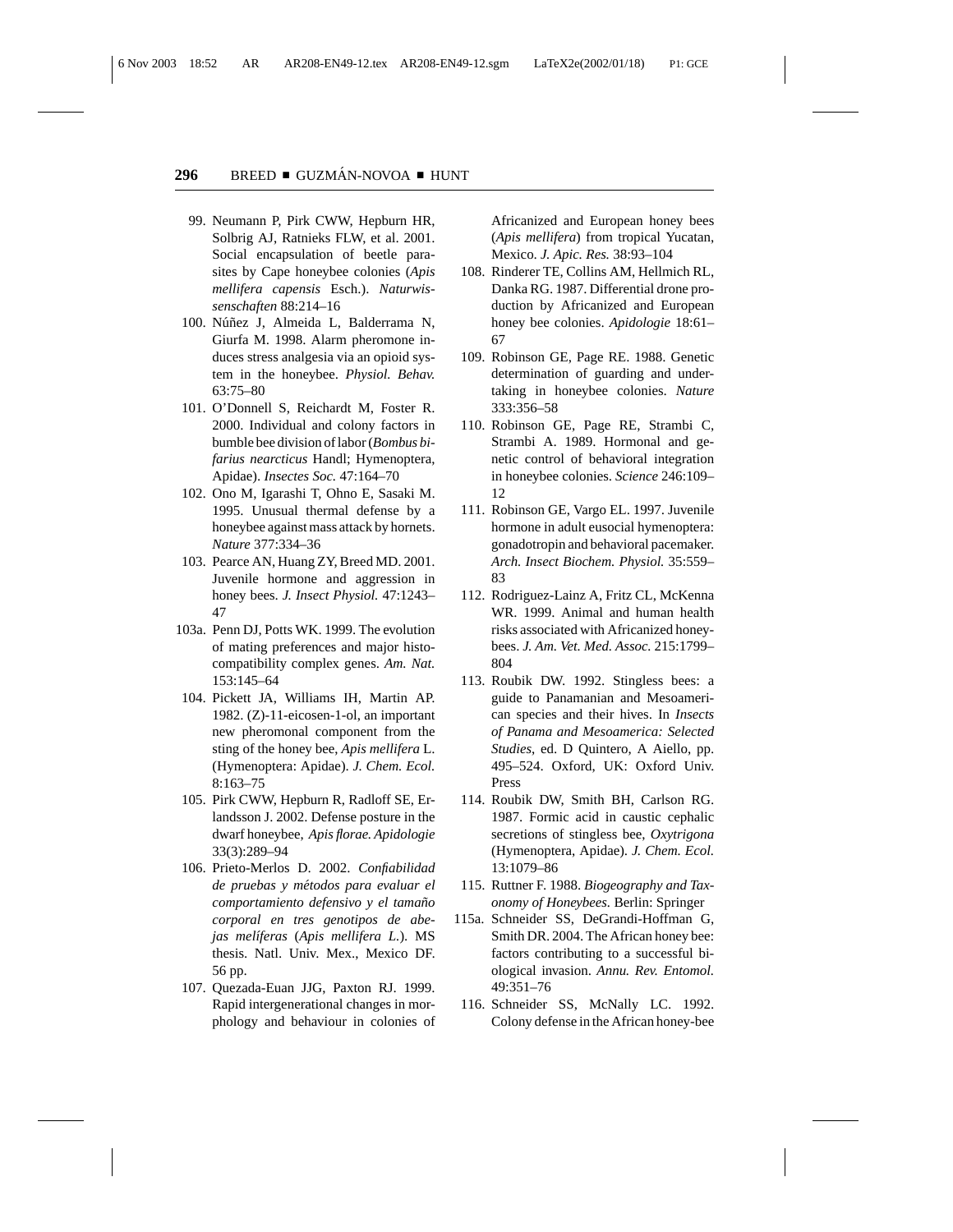in Africa (Hymenoptera, Apidae). *Environ. Entomol.* 21:1362–70

- 117. Schulz DJ, Sullivan JP, Robinson GE. 2002. Juvenile hormone and octopamine in the regulation of division of labor in honey bee colonies. *Horm. Behav.* 42:222–31
- 118. Schumacher M, Egen NB. 1995. Significance of Africanized bees for public health. A review. *Arch. Int. Med.* 155:2038–43
- 119. Seeley TD, Seeley RH, Akratanakul P. 1982. Colony defense strategies of the honey bees in Thailand. *Ecol. Monogr.* 52:43–63
- 120. Sen Sarma M, Fuchs S, Werber C, Tautz R. 2002. Worker piping triggers hissing for coordinated colony defence in the dwarf honeybee *Apis florea*. *Zoologia* 105:215–23
- 121. Shah FA, Shah TA. 1991. *Vespa velutina*, a serious pest of honey bees in Kashmir. *Bee World* 72:161–64
- 122. Sick M, Ayasse M, Tengo J, Engels W, Lubke G, Francke W. 1994. Host-parasite relationships in 6 species of *Sphecodes* bees and their halictid hosts nest intrusion, intranidal behavior, and Dufours gland volatiles (Hymenoptera, Halictidae). *J. Insect Behav.* 7:101– 17
- 123. Southwick EE, Moritz RFA. 1987. Effects of meteorological factors on defensive behavior of honey bee. *Int. J. Biometeorol.* 31:259–65
- 124. Spangler HG, Sprenkle DJ. 1997. An instrument for quantifying honey bee defensiveness. *Appl. Acoust.* 50:325–32
- 125. Spangler HG, Taber S III. 1970. Defensive behavior of honeybees towards ants. *Psyche* 77:184–89
- 126. Spivak M, Downey DL. 1998. Field assays for hygienic behavior in honey bees (Hymenoptera: Apidae). *J. Econ. Entomol.* 91:64–70
- 127. Spivak M, Fletcher DJC, Breed MD, eds. 1991. *The "African" Honey Bee.* Boulder, CO: Westview
- 128. Stabentheiner A, Kovac H, Schmaranzer S. 2002. Honeybee nestmate recognition: the thermal behaviour of guards and their examinees. *J. Exp. Biol.* 205:2637– 42
- 129. Stort AC, Gonçalves LS. 1991. Genetics of defensive behavior II. See Ref. 127, pp. 329–56
- 130. Suazo A, Hall GH. 2002. Nuclear DNA PCR-RFLPs that distinguish African and European honey bee groups of subspecies. II. Conversion of long PCR markers to standard PCR. *Biochem. Genet.* 40:241–61
- 131. Telzur D, Lensky Y. 1995. Bioassay and apparatus for measuring the stinging response of an isolated worker honeybee (*Apis mellifera* L. var. *ligustica* Spin). *Comp. Biochem. Physiol. A* 110:281– 88
- 132. Vallet A, Cassier P, Lensky Y. 1991. Ontogeny of the fine structure of the mandibular glands of the honeybee (*Apis mellifera* L.) workers and the pheromonal activity of 2-heptanone. *J. Insect Physiol.* 37:789–804
- 133. Van Benthem FDJ, Imperatriz-Fonseca VL, Velthuis HHW. 1995. Biology of the stingless bee *Plebeia remota* (Holmberg)—observations and evolutionary implications. *Insectes Soc.* 42:71– 87
- 134. Wager BR, Breed MD. 2000. Does honey bee sting alarm pheromone give orientation information to defensive bees? *Ann. Entomol. Soc. Am.* 93:1329– 32
- 135. Wcislo WT. 1997. Invasion of nests of *Lasioglossum imitatum* by a social parasite, *Paralictus asteris* (Hymenoptera: Halictidae) *Ethology* 103:1–11
- 136. Whiffler LA, Drusedau MUH, Crewe RM, Hepburn HR. 1988. Defensive behavior and the division of labor in the African honeybee (*Apis mellifera scutellata*). *J. Comp. Physiol. A* 163:401– 11
- 137. Winston ML. 1994. The Africanized